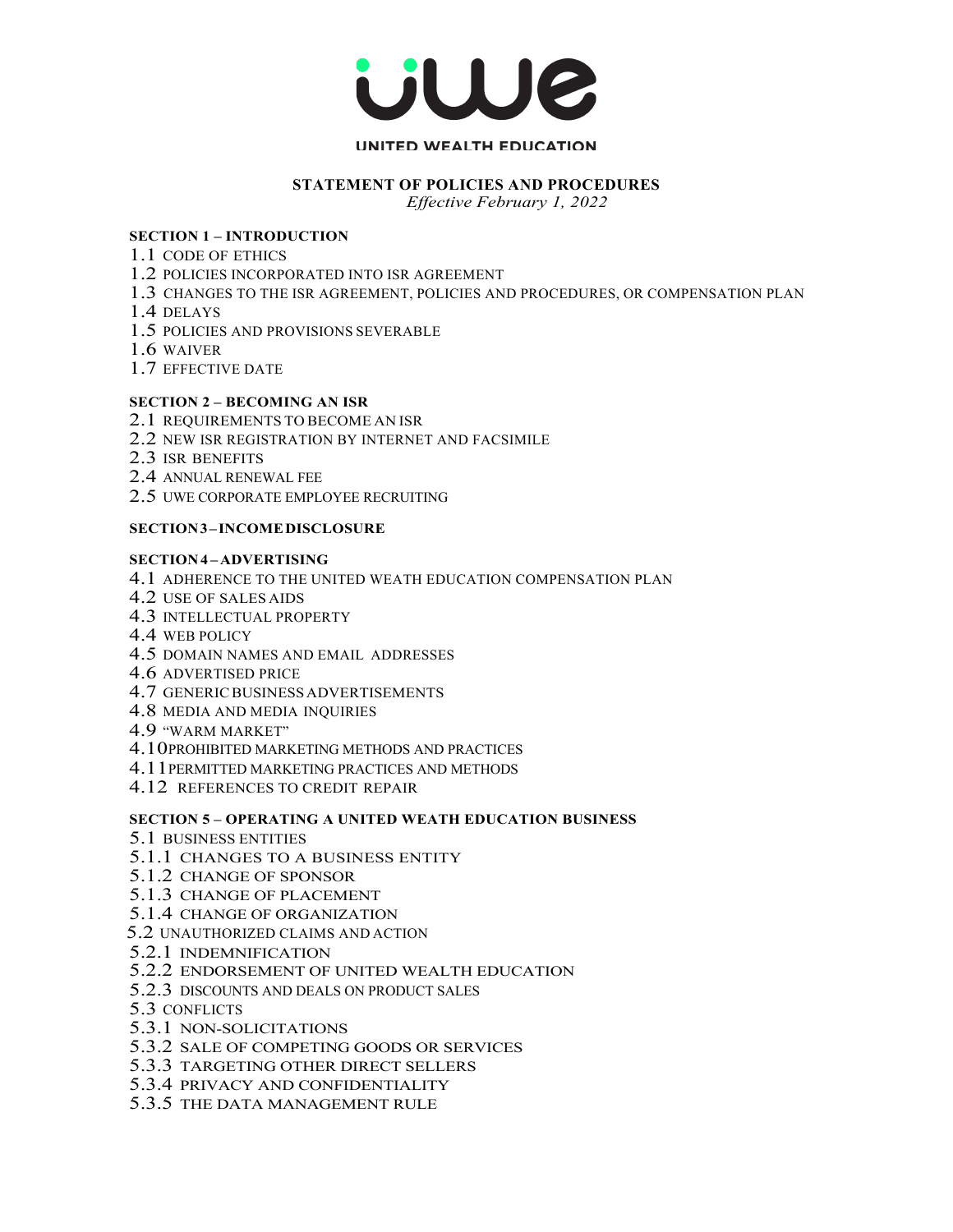- 5.4 CROSS SPONSORING
- 5.5 GOVERNMENTAL APPROVAL OR ENDORSEMENT
- 5.6 IDENTIFICATION
- 5.7 INCOME TAXES
- 5.8 INDEPENDENT CONTRACTOR STATUS
- 5.9 BONUS BUYING
- 5.10 STACKING
- 5.11 ONE UNITED WEALTH EDUCATION BUSINESS PER ISR
- 5.12 SUCCESSION
- 5.13 SALE, TRANSFER, OR ASSIGNMENTOF <sup>A</sup> UNITED WEATH EDUCATION BUSINESS
- 5.14 SEPARTION OF A UNITED WEATH EDUCATION BUSINESS
- 5.15 SPONSORING
- 5.16 POSITIONING AS AN INVESTMENT
- 5.17 CREDIT CARD RESTRICTIONS
- 5.18 RECRUITMENT PRACTICES BY UWE AGENTS
- 5.19 ACTIONS OF HOUSEHOLD MEMBERS OR AFFILIATED PARTIES

#### **SECTION 6 – RESPONSIBILITIES OF ISRs**

- 6.1 CHANGE OF ADDRESS, TELEPHONE NO.,EMAIL-ADDRESS
- 6.2 SPONSORING ISR RESPONSIBILITIES
- 6.2.1 INITIAL TRAINING
- 6.2.2 ONGOING TRAINING RESPONSIBILITIES
- 6.2.3 TRAINING PROGRAMS
- 6.2.4 MEETINGS DURING THE COVID-19 PANDEMIC
- 6.3 NON-DISPARAGEMENT
- 6.4 AMBASSADOR AUDIT POLICY
- 6.5 REPORTING POLICY VIOLATIONS
- 6.6 HARASSMENT

#### **SECTION 7 – AUTOMATIC BILLING**

7.1 BILLING

#### **SECTION 8 – REFUND REQUESTS**

#### **SECTION 9 – BONUSES AND COMMISSIONS**

- 9.1 BONUS AND COMMISSION QUALIFICATIONS
- 9.2 ERRORS OR QUESTIONS
- 9.3 BONUS BUYING PROHIBITED
- 9.4 REPORTS

#### **SECTION 10 – DISPUTE RESOLUTION AND DISCIPLINARY PROCEEDINGS**

- 10.1 DISCIPLINARY SANCTIONS
- 10.2 MEDIATION
- 10.3 ARBITRATION
- 10.4 CLASS ACTION WAIVER
- 10.5 DAMAGES
- 10.6 GOVERNING LAW, JURISDICTION, AND VENUE

#### **SECTION 11 – EFFECT OF CANCELLATION**

- 11.1 EFFECT OF CANCELLATION AND TERMINATION
- 11.2 NON-RENEWAL

#### **SECTION 12 – DEFINITIONS**

#### **FORM 1A – WAIVER AND GENERAL RELEASE OF LIABILITY RELATING TO CORONAVIRUS/COVID-19**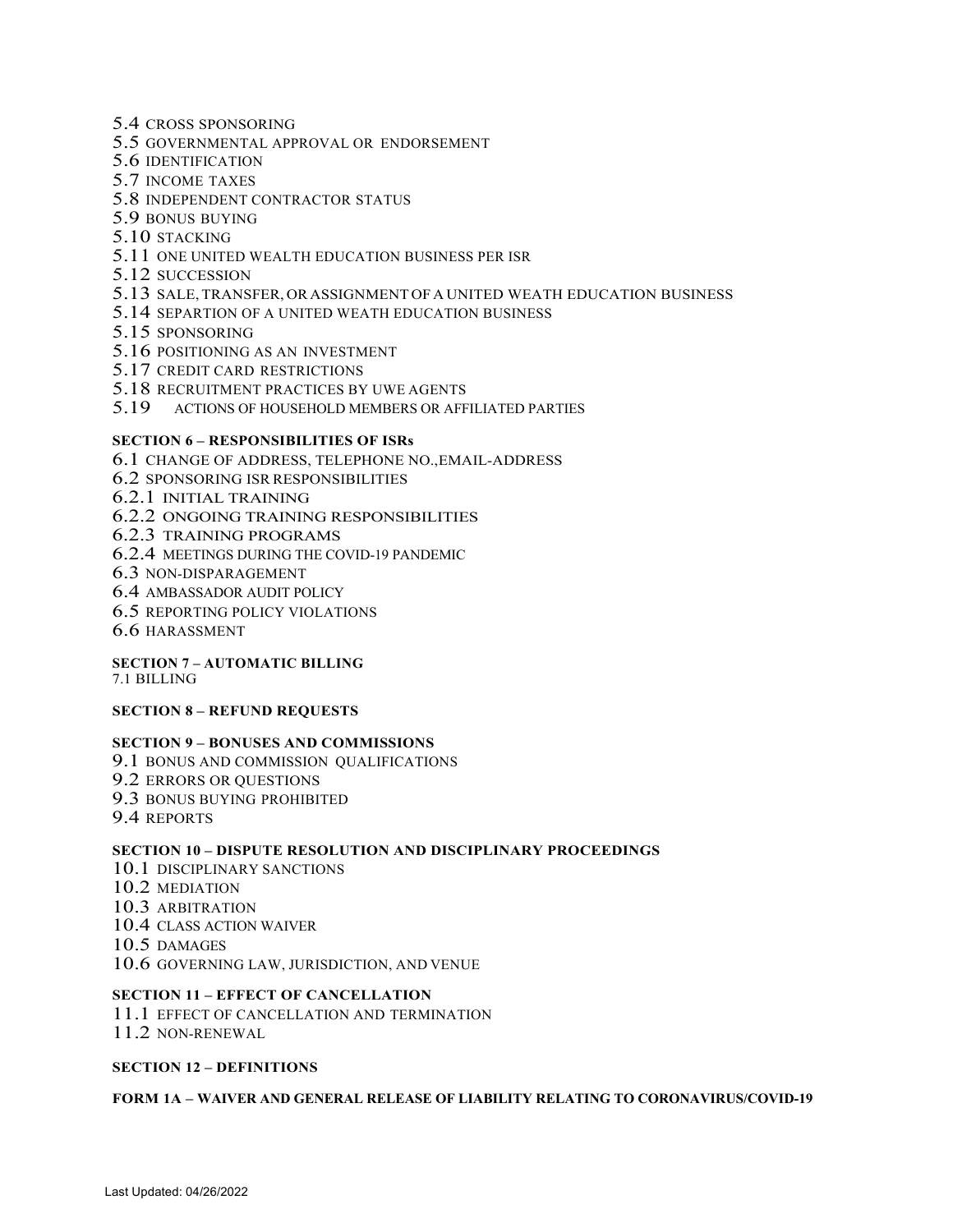# **UNITED WEALTH EDUCATION STATEMENT OF POLICIES AND PROCEDURES**

# **SECTION 1 – INTRODUCTION**

# **1.1 Code of Ethics**

United Wealth Education (hereafter "UWE" or "the Company") is a values-based company that prides itself on the quality and character of its Independent Sales Representatives (hereinafter "ISR" or "Independent Agents" or "Independent Sales Agents"). The following guidelines help ensure a uniform standard of excellence throughout our organization. Every UWE ISR is expected to practice the following ethical behavior when acting in the name of the Company:

A. I will be respectful of every person I meet while doing UWE relatedbusiness.

B. At all times I will conduct myself and my business in an ethical, moral, legal, and financially sound manner.

C. I will not engage in activities that would bring disrepute to UWE, any UWE corporate officer or employee, myself, or other ISRs.

D. I will not make discouraging or disparaging claims toward another UWE ISRs. I will ensure that in all UWE business dealings I will refrain from engaging in negative language. I will refrain from making any type of slanderous statements.

E. I will provide support and encouragement to my Customers to ensure that their experience with UWE is a successful one. I understand that it is important to provide followup service and support to my downline.

F. I will correctly represent all the bonus/compensation plans available through UWE and the income potential represented therein. I understand I may not use my own income as an indication of others' potential success, or use compensation checks as marketing materials. I further understand that I may only disclose my UWE income to recruit a potential ISR(s) after I have given a copy of the Income Disclosure Statement to the potential ISR(s).

G. I will abide by all of UWE's Policies & Procedures now and as they may be amended in the future.

# **1.2 Policies Incorporated Into the ISR Agreement**

These Policies and Procedures ("Policies"), in their present form and as amended at the sole discretion of UWE, are incorporated into, and form an integral part of, the UWE ISR Agreement (hereafter "ISR Agreement"). Throughout these Policies, when the term "Agreement" is used, it collectively refers to the UWE ISR Agreement, these Policies, and the UWE Compensation Plan. These documents are incorporated by reference into the ISR Agreement (all in their current form and as amended by UWE). It is the responsibility of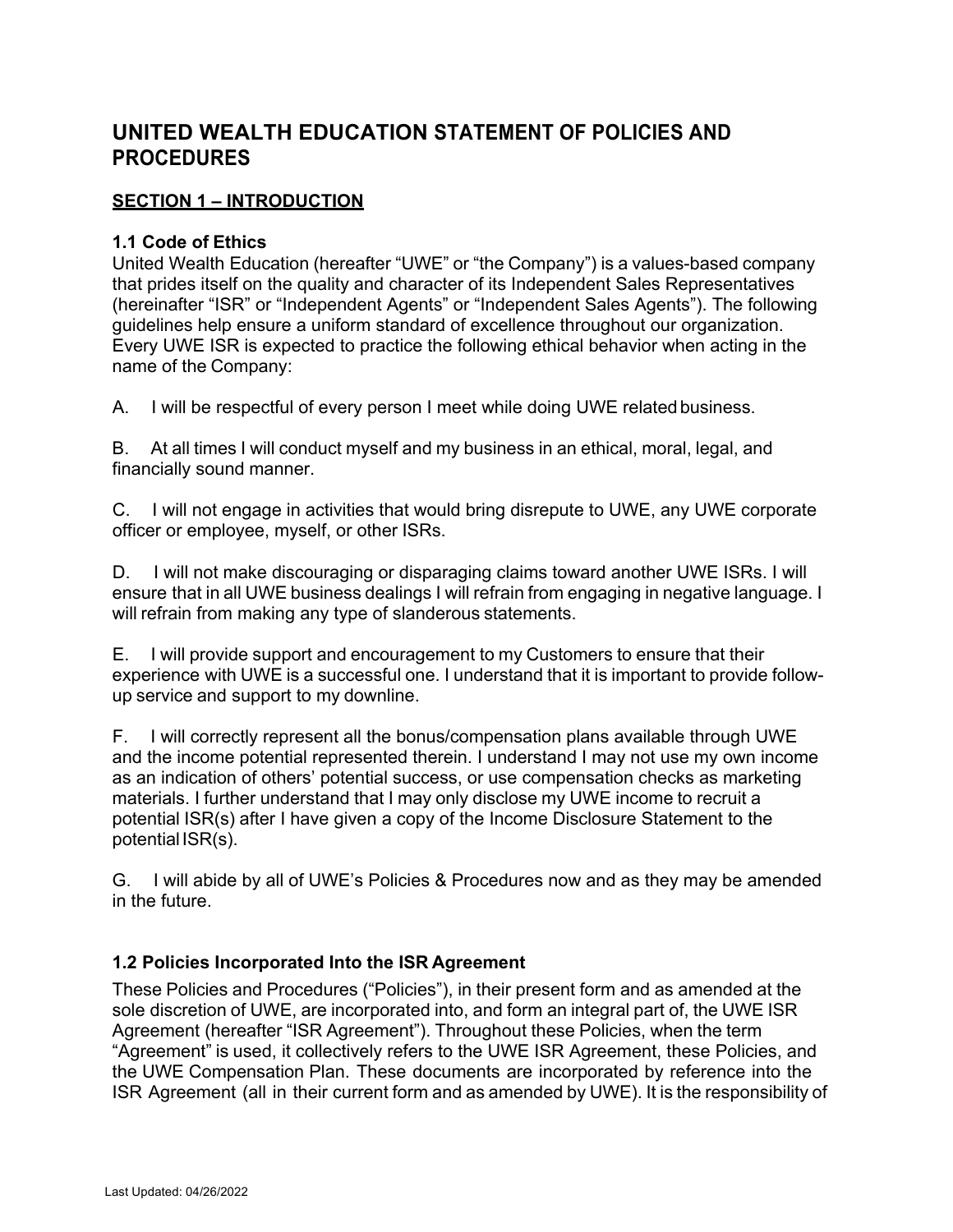each ISR to read, understand, adhere to, and ensure that he or she is aware of and operating under the most current version of these Policies. When sponsoring a new ISR, it is the responsibility of the sponsoring ISR to provide the most current version of these Policies and Procedures prior to his or her execution of the ISR Agreement.

#### **1.3 Changes to the ISR Agreement, Policies and Procedures, or Compensation Plan**

Because federal, state, and local laws, as well as the business environment, periodically change, UWE reserves the right to amend the Agreement and the prices in its UWE Product Price List in its sole and absolute discretion. Notification of amendments shall appear in Official UWE Materials. Amendments shall be effective upon publication in Official UWE Materials, including but not limited to, posting on UWE's website, e-mail distribution, publication in UWE's newsletter, product inserts, or any other commercially reasonable method. The continuation of an ISR's UWE business or an ISR's acceptance of bonuses or commissions constitutes acceptance of any and all amendments. Please note that this provision **DOES NOT** apply to the dispute resolution procedures in Section 10, which can only be modified via mutual consent.

## **1.4 Delays**

UWE shall not be responsible for delays and failures in performance of its obligations when performance is made commercially impracticable due to circumstances beyond its reasonable control. This includes, without limitation, strikes, labor difficulties, riot, war, fire, flood, death, curtailment of a party's source of supply, or government regulations.

#### **1.5 Policies and Provisions Severable**

If any provision of the Agreement, in its current form or as may be amended, is found to be invalid, or unenforceable for any reason, only the invalid portion(s) of the provision shall be severed and the remaining terms and provisions shall remain in full force and effect and shall be construed as if such invalid, or unenforceable provision never comprised a part of the Agreement.

## **1.6 Waiver**

The Company never gives up its right to insist on compliance with the Agreement and with the applicable laws governing the conduct of a business. No failure of UWE to exercise any right or power under the Agreement or to insist upon strict compliance by an ISR with any obligation or provision of the Agreement, and no custom or practice of the parties at variance with the terms of the Agreement, shall constitute a waiver of UWE's right to demand exact compliance with the Agreement. Waiver by UWE can be effectuated only in writing by an authorized officer of the Company.

#### **1.7 Effective Date**

These Policies and Procedures shall become effective as of February 1, 2022 ("Effective Date") and, at such time, shall automatically supersede any prior Policies and Procedures. On the Effective Date, the old Policies and Procedures cease to have any force or effect.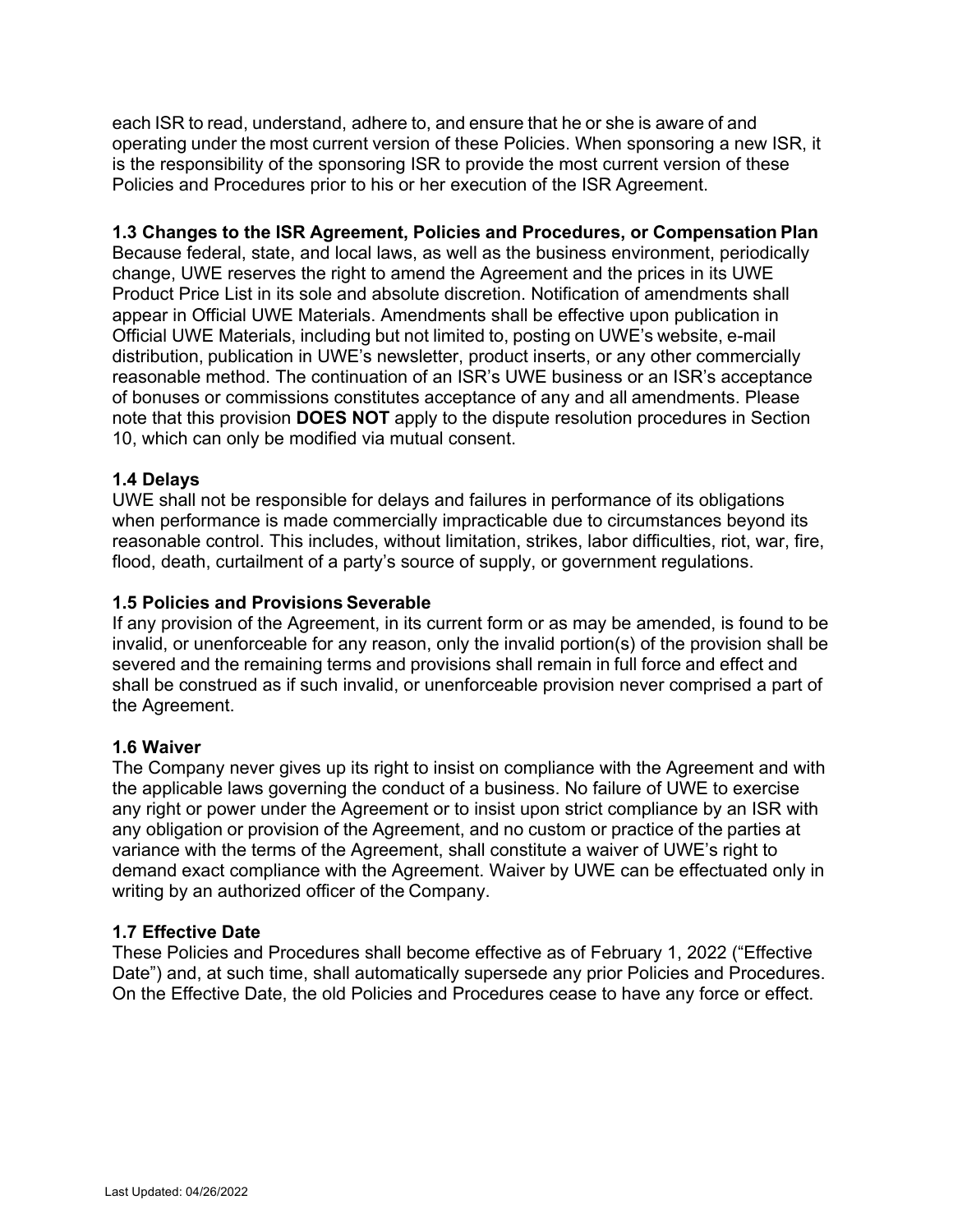# **SECTION 2 – BECOMING AN ISR**

#### **2.1 - Requirements to Become an ISR**

To become a UWE ISR, each applicant must:

A. Be of the age of majority in his or her state of residence; Reside in the United States or other countries, which have been officially opened by UWE;

B. Submit a properly completed and signed ISR Agreement to UWE via electronically or fax.

C. Pay a one-time ISR enrollment fee of \$210 at time of sponsorship.

Because the Company's business is in the financial sector, our ability to prosper and stay clear of unwarranted government scrutiny depends on maintaining a good business reputation that we must protect. Each ISR, as an agent of the Company, becomes the face of the Company to our customers, which makes it imperative that each ISR be able to instill consumer confidence and trust. Accordingly, UWE will not accept any application for an ISR if the applicant is a convicted felon. Further, UWE reserves the right to terminate any person who is discovered to be a convicted felon after becoming an ISR.

## **2.2 New ISR Registration by the Internet and Facsimile**

A prospective ISR may self-enroll on the sponsor's web site. In such event, instead of a physically signed ISR agreement, UWE will accept the agreement by accepting the "electronic signature" stating the new ISR has accepted the terms and conditions of the ISR Agreement. Please note that such electronic signature constitutes a legally binding agreement between the ISR and UWE. Faxed agreements must include both the front and back of the ISR Agreement.

#### **2.3 ISR Benefits**

Once an ISR Agreement has been accepted by UWE, the benefits of the Compensation Plan and the ISR Agreement are available to the new ISR. These benefits include the right to:

A. Sell UWE services;

B. Participate in the UWE Compensation Plan (receive bonuses and commissions, if eligible);

C. Sponsor other individuals as customers or ISRs into the UWE business and thereby build an organization and progress through the UWE Compensation Plan; D. Receive periodic UWE literature and other UWE communications;

E. Participate in UWE-sponsored support service training, motivational and recognition functions; and

F. Participate in promotional and incentive contests and programs sponsored by UWE for its ISRs.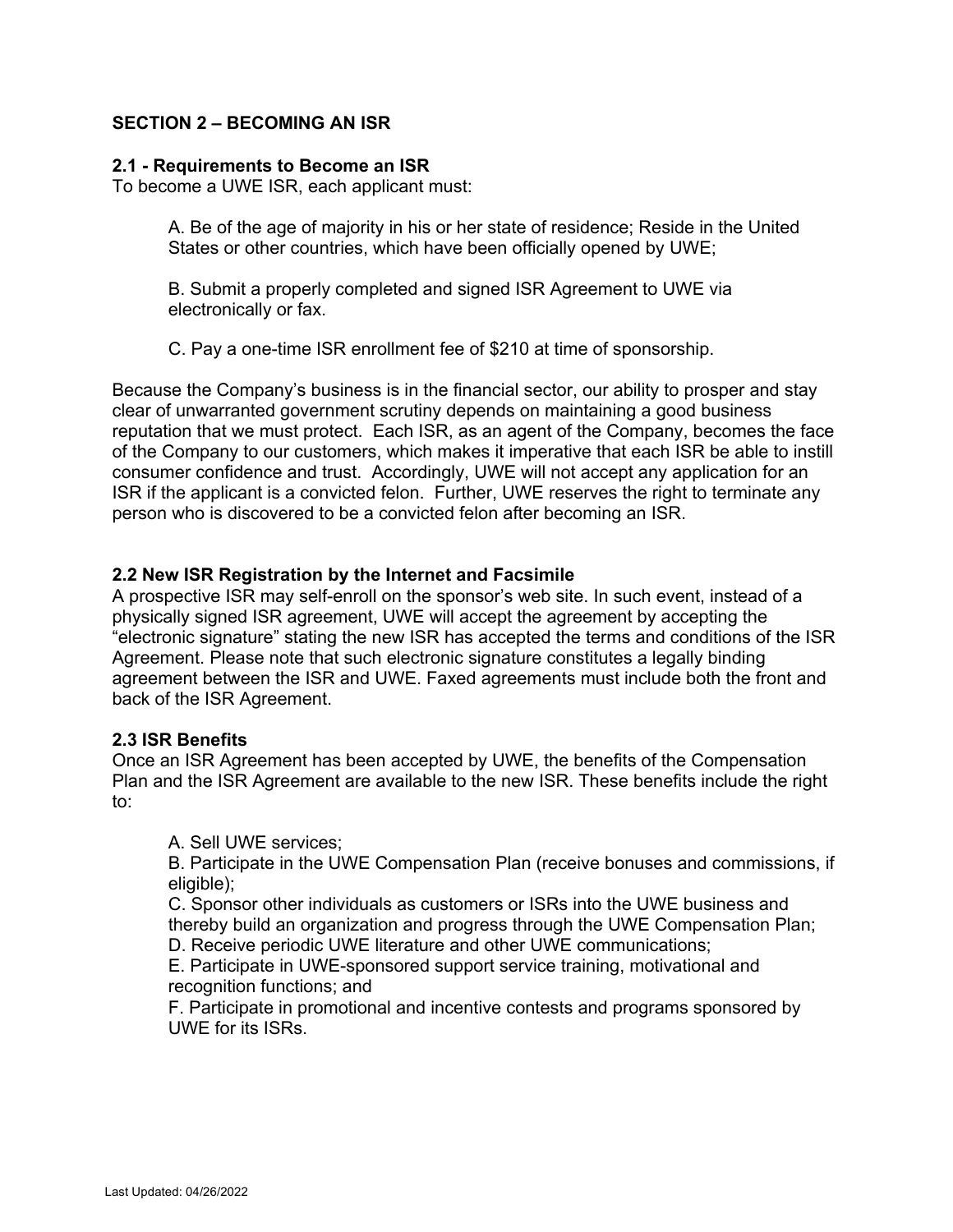## **2.4 Annual Renewal Fee**

The term of the Agreement is one (1) year from the date of UWE's acceptance of ISR's Agreement (subject to prior termination pursuant to Sections 5 and 11). ISR's wishing to continue their ISR business following the expiration of the term of the Agreement must renew the Agreement for one (1) subsequent year terms by paying an annual renewal fee and continuing to comply with the Agreement. Pricing during any automatic renewal term will remain the same as it was during the immediately prior term, unless an ISR requests otherwise by submitting in writing to the Company at its principal business address at least thirty (30) days prior to the renewal date. The annual renewal fee will be automatically charged to the credit card provided by the ISR at time of sponsor or used for Automatic Billing (see Section 7). If UWE is unable to process an ISR's credit card for the annual renewal fee, the ISR will have until the first monthly commission payment after the expiration of the current term of their Agreement to make a payment or commissions will be suspended until the renewal fee is paid.

## **2.5 UWE Corporate Employee Recruiting**

ISRs must not solicit employees of the Corporate Headquarters to join their team as agents unless that employee has been separated from the Company for one (1) year or longer. This includes any employee of UWE or any of its affiliates and partners. All subscriptions automatically renew (without the need to go through the Services-interface "check-out" or execute a renewal Order Form) for additional periods equal to one (1) year; and (b) the perunit pricing during any automatic renewal term will remain the same as it was during the immediately prior term.

## **SECTION 3 – INCOME DISCLOSURE POLICY**

In an effort to conduct best business practices, UWE has developed the Income Disclosure Statement ("IDS"). The UWE IDS is designed to convey truthful, timely, and comprehensive information regarding the income that UWE ISRs earn. In order to accomplish this objective, a copy of the IDS must be presented to all prospective ISRs.

A copy of the IDS must be presented to a prospective ISR (someone who is not a party to a current UWE ISR Agreement) anytime the Compensation Plan is presented or discussed, or any type of income claim or earnings representation is made.

The terms "income claim" and/or "earnings representation" (collectively "income claim") include: (1) statements of average earnings, (2) statements of non-average earnings, (3) statements of earnings ranges, (4) income testimonials, (5) lifestyle claims, and (6) hypothetical claims. Examples of "statements of non-average earnings" include, "Our number one ISR earned over a million dollars last year" or "Our average ranking ISR makes five thousand per month." An example of a "statement of earnings ranges" is "The monthly income for our higher ranking ISRs is ten thousand dollars on the low end to thirty thousand dollars a month on the high end."

In any meeting that is open to the public in which the Compensation Plan is discussed or any type of income claim is made, you must provide every prospective ISR with a copy of the IDS. A copy of the IDS can be found at:

.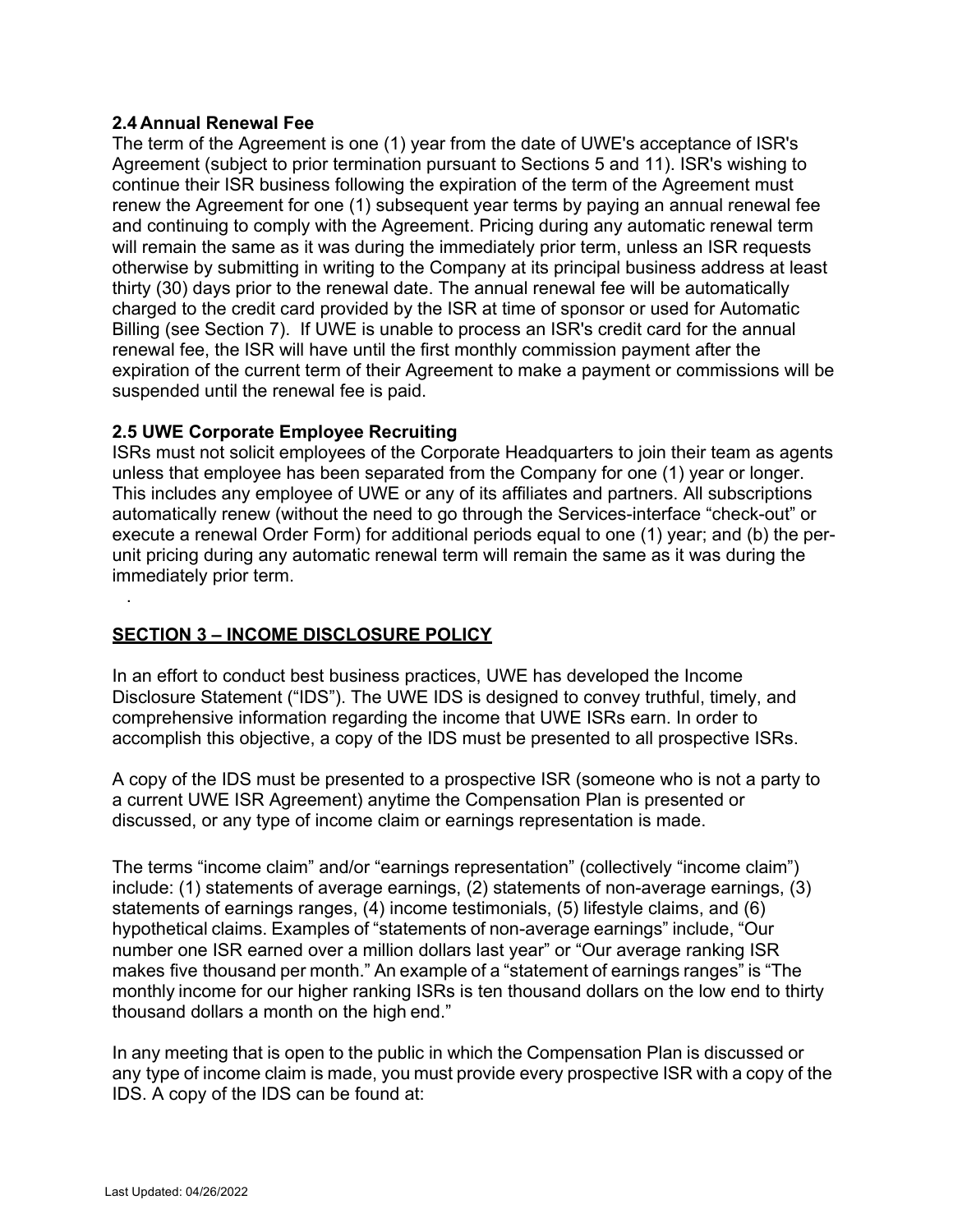https://www.myuwe.net/legal/income\_disclosure.aspx

Statements about income representations should always reflect the opportunity for ISRs to earn *supplemental* income. For example, statements such as the UWE sales opportunity being one that can "boost your existing income" or "earn some extra cash" are the appropriate ways to discuss income.

# **SECTION 4 – ADVERTISING**

# **4.1 Adherence to the UWE Compensation Plan**

ISRs must adhere to the terms of the UWE Compensation Plan as set forth in Official UWE Materials. ISRs shall not offer the UWE opportunity through, or in combination with, any other system, program, or method of marketing other than that specifically stated in Official UWE Materials. ISRs shall not require or encourage other current or prospective customers or ISRs to participate in UWE in any manner that varies from the program as set forth in Official UWE Materials. ISRs shall not require or encourage other current or prospective customers or ISRs to execute any agreement or contract other than official UWE agreements and contracts in order to become a UWE ISR. Similarly, ISRs shall not require or encourage other current or prospective customers or ISRs to make any purchase from, or payment to, any individual or other entity to participate in the UWE Compensation Plan other than those purchases or payments identified as recommended or required in Official UWE Materials.

# **4.2 Use of Sales Aids**

To promote both the services and the opportunity UWE offers, ISRs must use the sales aids and support materials produced by UWE. If UWE ISRs develop their own sales aids and promotional materials (which includes Internet advertising), notwithstanding ISRs' good intentions, they may unintentionally violate any number of statutes or regulations affecting a UWE business. These violations, although they may be relatively few in number, could jeopardize the UWE opportunity for all ISRs. Accordingly, ISRs must use only those sales aids, promotional materials, advertisements, websites and other literature produced by the Company in connection with any UWE Business. All requests for waivers or exceptions to allow the use of ISR developed sales aids or promotional materials shall be deemed denied. All ISRs shall safeguard and promote the good reputation of UWE and its services. The marketing and promotion of UWE, the UWE opportunity, the Compensation Plan, and UWE's services shall be consistent with the public interest, and must avoid all discourteous, deceptive, misleading, unethical or immoral conduct or practices.

# **4.3 Intellectual Property**

UWE will not allow the use of its trade names, trademarks, designs, or symbols outside of corporate produced and approved sales aids by any person, including UWE ISRs. Furthermore, no ISR may use, publish, reproduce, advertise, sell, or display in any m a n n e r the name, picture or likeness, or voice of another ISR without prior written consent from the named ISR. This consent must be on file with UWE's Compliance department prior to any use.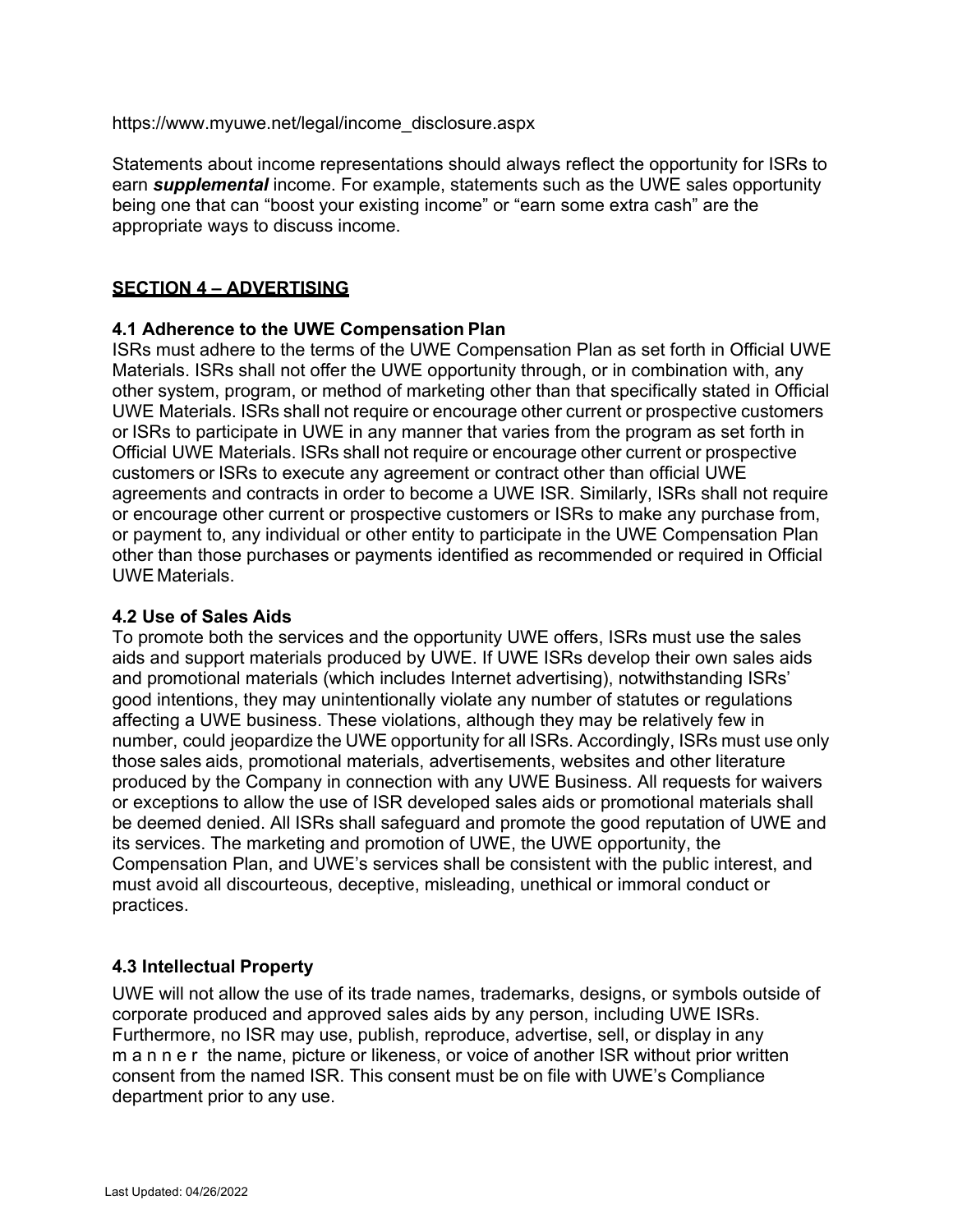## **4.4 Web Policy**

If an ISR desires to utilize an Internet web page to promote his or her business, he or she may do so through the Company's replicated website program only. This program permits ISRs to advertise on the Internet and to choose from among a variety of home page designs that can be personalized with the ISR's message and the ISR's contact information. These websites seamlessly link directly to the official UWE website giving the ISR a professional and Company-approved presence on the Internet. No ISR may independently design a website that uses the names, logos, or product descriptions of UWE or otherwise promotes (directly or indirectly) UWE's services or the UWE opportunity.

#### **4.5 - Domain Names and Email Addresses**

ISRs may not use or attempt to register or sell any of UWE's trade names, trademarks, service names, service marks, product names, or any derivative thereof, for any internet domain name or email address.

#### **4.6 Advertised Price**

You may not advertise any of UWE's products at a price different than the Company published price of the equivalent service. No special enticement advertising is allowed. This includes but is not limited to offers of free membership or other such offers that grant advantages beyond those available through the Company.

#### **4.7 Generic Business Advertisements**

- A. No advertisement may imply that a job, position, salary, or any type of employment is allowed.
- B. No advertisement may promote, represent, or imply salaried positions, management positions, hourly wages, full or part-time employment, or guaranteed incomes. The UWE opportunity is not a job and may not be presented as such. Terms such as "manager trainee," "management positions available," "travel provided," "call for interview," "positionsavailable," "now hiring," and other misleading statements are not allowed.
- C. No specific income can be promised or implied, and any references to compensation must use the word "commissions" to indicate the independent contractor status of ISRs.
- D. Advertisements may not contain references to UWE or its services and may not use any of UWE's trademarks or trade-names.
- E. You may not represent that one can be successful in the UWE opportunity without diligently applying themselves. Examples of misrepresentations include, but are not expressly limited to, the following:
	- You don't have to sell anything.
	- An upline ISR will do all the work for you.
	- Your upline will build your organization for you.
	- The Company does all the work for you.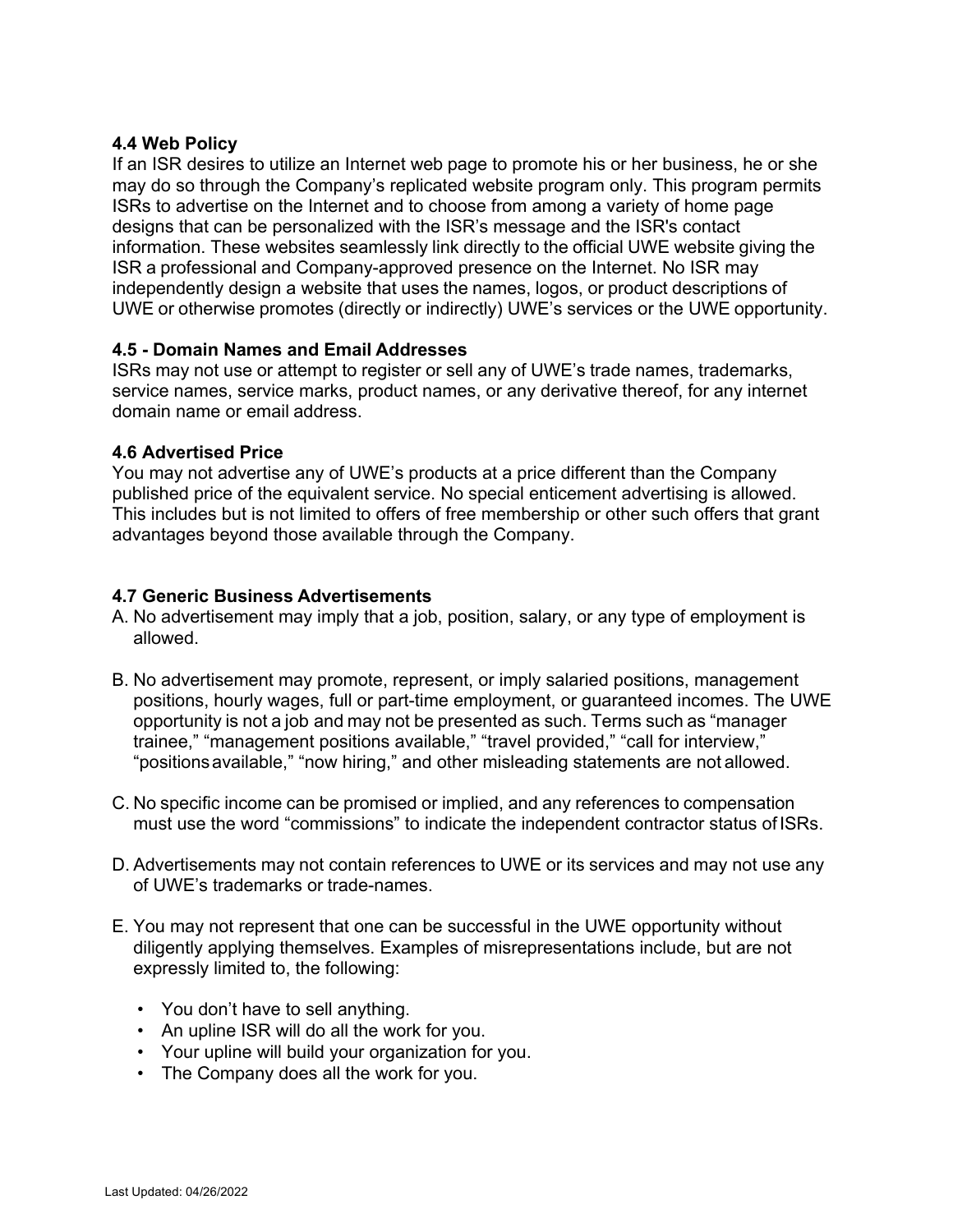Any requests for variances from the above rules must be submitted to UWE and approved in writing prior to publication. Please address any questions regarding these items by calling Agent Support at (248) 848-7065.

# **4.8 Media and Media Inquiries**

Media Inquiries: It is UWE's policy to have a single spokesperson handle all inquiries from the media and all media relations. Therefore, Agents may not, for any reason, discuss their Independent UWE business with the media, nor act as spokespersons for UWE, nor talk to the media regarding UWE, its Compensation Plan, its products, or services. It is a violation of this policy to provide any information to the media, regardless of whether the information is positive or negative, accurate or inaccurate. All inquiries from the media (whether radio, television, internet, or print) must be immediately referred to UWE.

## **4.9 "Warm Market"**

UCES services and the UWE business opportunity are designed primarily to be marketed through an Agent's "Warm Market." For the purpose of this document, "Warm Market" is defined as an individual with whom the Agent has an "established business or personal relationship." This means a prior or existing relationship formed by a voluntary, twoway communication between an Agent and a person, on the basis of:

a) The prospect's purchase, rental, or lease of goods or services from the Agent; or a financial transaction between the prospect and the Agent, within the six (6) months immediately preceding the date of a solicitation to induce the prospect's purchase of UCES services or enrollment in the UWE opportunity; or

b) An inquiry, application, purchase or transaction by the person regarding products offered by such Agent; or

c) A personal or familial relationship, which relationship has not been previously terminated by either party;

## **4.10 Prohibited Marketing Methods and Practices**

Certain methods and practices may not be employed at any time to market, offer, promote, or advertise the products, services, or opportunity of UCES services, the UWE compensation plan, or any other aspect of the Company. Agents who fail to comply with Section 4.10 will be subject to the Disciplinary Sanctions set forth in Section 10.1.

## **A."***Door-to-Door" sales*

"Door-to-Door" sales are prohibited for the purpose of acquiring Customers or Agents.

## **B. Telemarketing/Cold Calling**

The term "telemarketing" means the placing of one or more telephone calls to an individual or entity to induce the purchase of a UCES service, or to recruit them for the UWE opportunity. Furthermore, "cold calling" is defined as calls placed to prospects that are not in the Agent's "Warm Market," as described in Section 4.9.

Agents must not engage in telemarketing and/or cold calling in the operation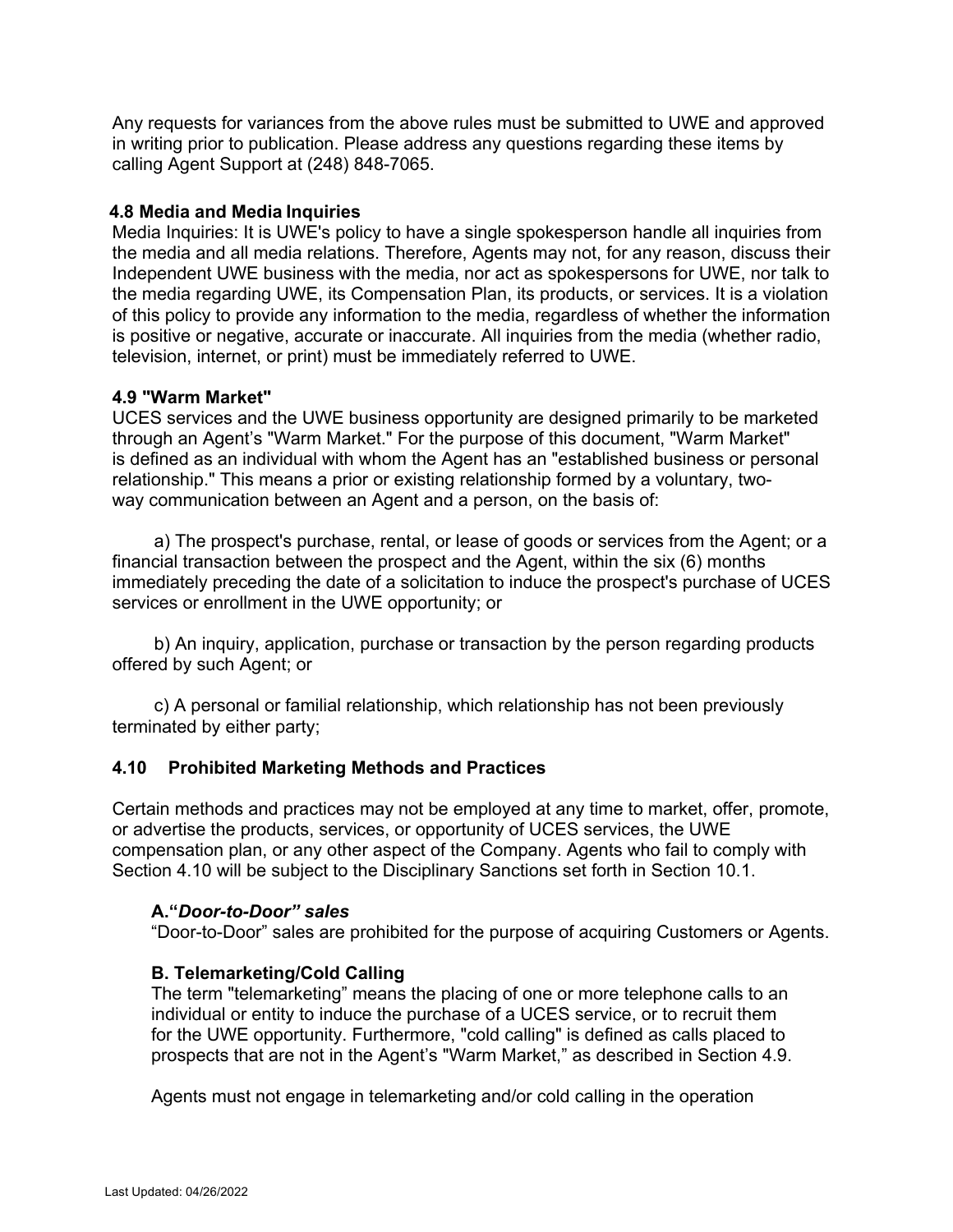of their UWE business. The Federal Trade Commission and the Federal Communications Commission each have laws that restrict telemarketing practices. Both federal agencies (as well as a number of states) have "do not call" regulations as part of their telemarketing laws. Although the Company does not consider Agents to be "telemarketers" in the traditional sense of the word, these government regulations broadly define the term "telemarketer" and "telemarketing" so that your inadvertent action of calling someone whose telephone number is listed on the federal "do not call" registry could cause you to violate the law. Moreover, these regulations must not be taken lightly, as they carry significant penalties.

However, a telephone call(s) placed to a prospective customer or Agent (a "prospect") in the Agent's "Warm Market" is not considered a cold call and is therefore permissible, as long as the calls are on an occasional basis only and not a routine practice.

In addition, Agents shall not:

a) Use automatic telephone dialing systems or software relative to the operation of their UWE business;

b) Place or initiate any outbound telephone call to any person that delivers any pre-recorded message (a "robocall") regarding or relating to the UCES products, services or the UWE opportunity.

#### **C. Unsolicited Facsimile**

Transmissions (Faxes) "Unsolicited Faxes" means the transmission via telephone facsimile or computer to any person not known to the Agent. Faxes may be sent to:

a) Any person with that person's prior express invitation or permission;

b) Any person with whom the Agent has an established business or personaI relationship;

## **D. E-mail Solicitation (SPAM)**

Agents are prohibited from sending e-mails outside of their Warm Market for the purpose of acquiring Customers or Agents.

## **E. Flyers/Pamphlets**

The distribution of flyers or pamphlets not produced by UCES or UWE for the purpose of acquiring Customers or Agents is prohibited.

#### **G. Flea markets/Garage Sales/Swap Meets**

Agents are prohibited from marketing at these events, as they are not conducive to the professional image the Company wishes to portray.

## **H. TV/Radio Advertising**

Agents shall not utilize radio or television media for the advertising or promotion of the UCES services or the UWE opportunity

#### **I. Job/Employment Board Postings**

Agents are strictly prohibited from marketing the UWE opportunity on employment and/or job board resources, including but not limited to indeed.com, monster.com, careerbuilder.com, and simplyhired.com and similar sites.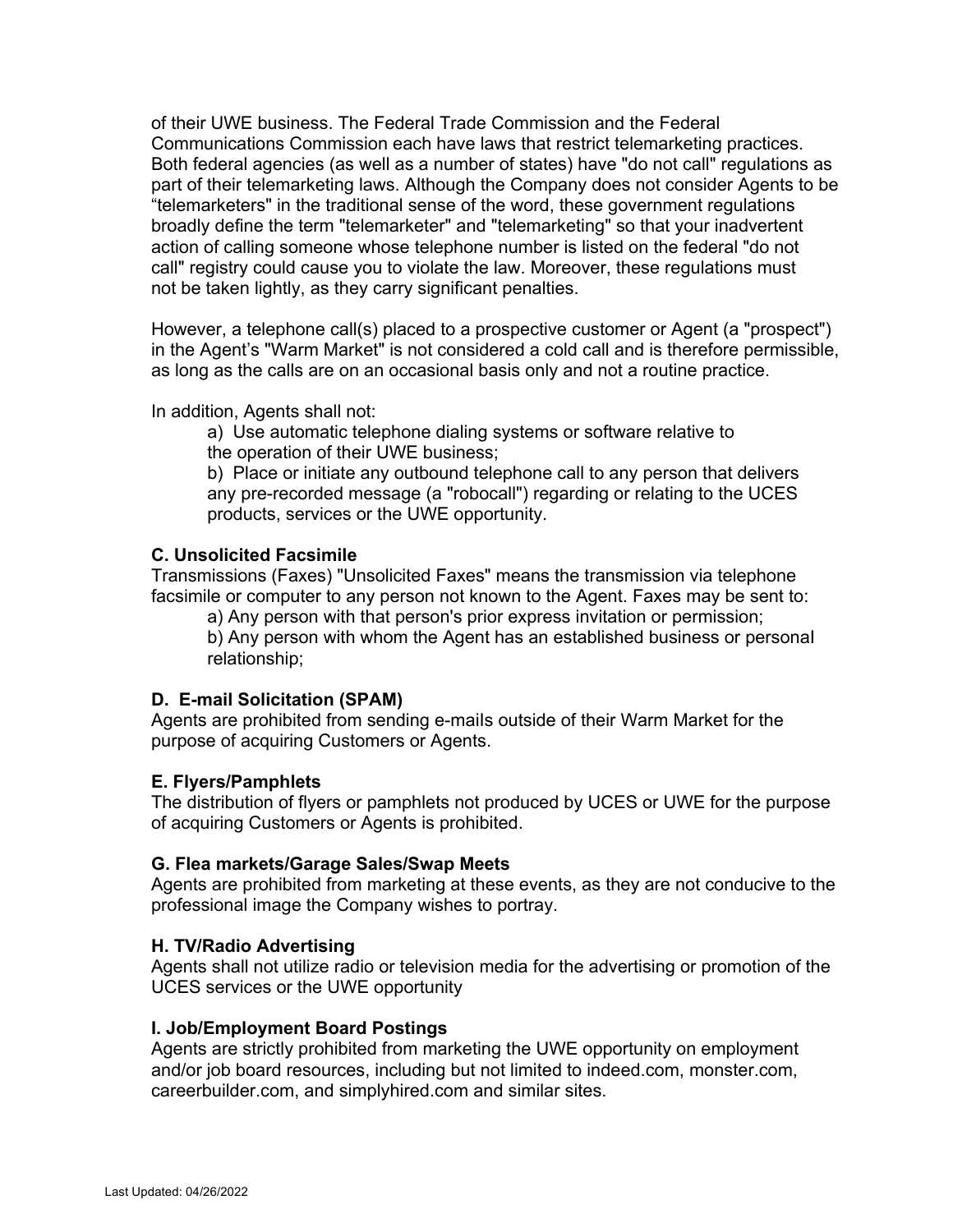# **4.11 Permitted Marketing Practices and Methods**

Marketing Practices and Methods described in this section are permitted by the Company. However, Agents must adhere to the stated procedures for each practice when marketing the UWE opportunity or UCES Services.

UWE Agents who fail to comply with Section 4.11 will be subject to the Disciplinary Sanctions set forth in Section 10.1.

# **A. E-mails**

Agents are permitted to use e-mail to market, sell, advertise, promote, or discuss the UWE opportunity and the UCES Services. Mass emails/SPAM as described above in Section 4.10, Part D, are not permitted. Use of deceptive subject lines or false header information is prohibited. In addition to the General Marketing Standards established above, an Agent using e-mail solicitation must comply with the following:

a) Have a functioning return e-mail address to the sender;

b) Include a notice in the e-mail that advises the recipient that they may reply or that future e-mail solicitations have an "opt-out" notice. All "opt-out" requests must be honored;

c) Contain the sender's physical mailing address;

d) Have a clear disclosure that the message is an advertisement or solicitation.

## **B. Social Media**

Social Media sites are relationship-building sites, and the Company recognizes their importance to the sales process. As such, Agents may use social media (e.g., blogs, vlogs, chat rooms, etc.) or social networks (e.g., Facebook, Instagram, Linkedln, etc.) and bio link tools (e.g., Linktree, Campsite, etc.) to market, sell, advertise, and promote the UWE opportunity and the UCES Services. Ultimately, social media sites should lead prospective Customers and Agents to a UCES or UWE personalized website, or a website authorized by the Company.

## **4.12 References to Credit Repair**

UWE's Independent Agents shall not state directly, or indirectly, that UWE or UWE's Independent Sales Agents offer, sell, provide advice, or provide assistance to a person regarding improving a person's credit record, history, or rating.

UWE's Independent Agents shall not engage in any acts or practices on websites that intend to create the perception that UWE or UWE's Independent Sales Agents will accept payment, or that payment is required, in the form of costs, fees, or donations, regarding any credit repair services.

UWE's Independent Agents shall not advertise, offer, sell, or engage in Credit Repair Services when acting as UWE's Independent Sales Agents.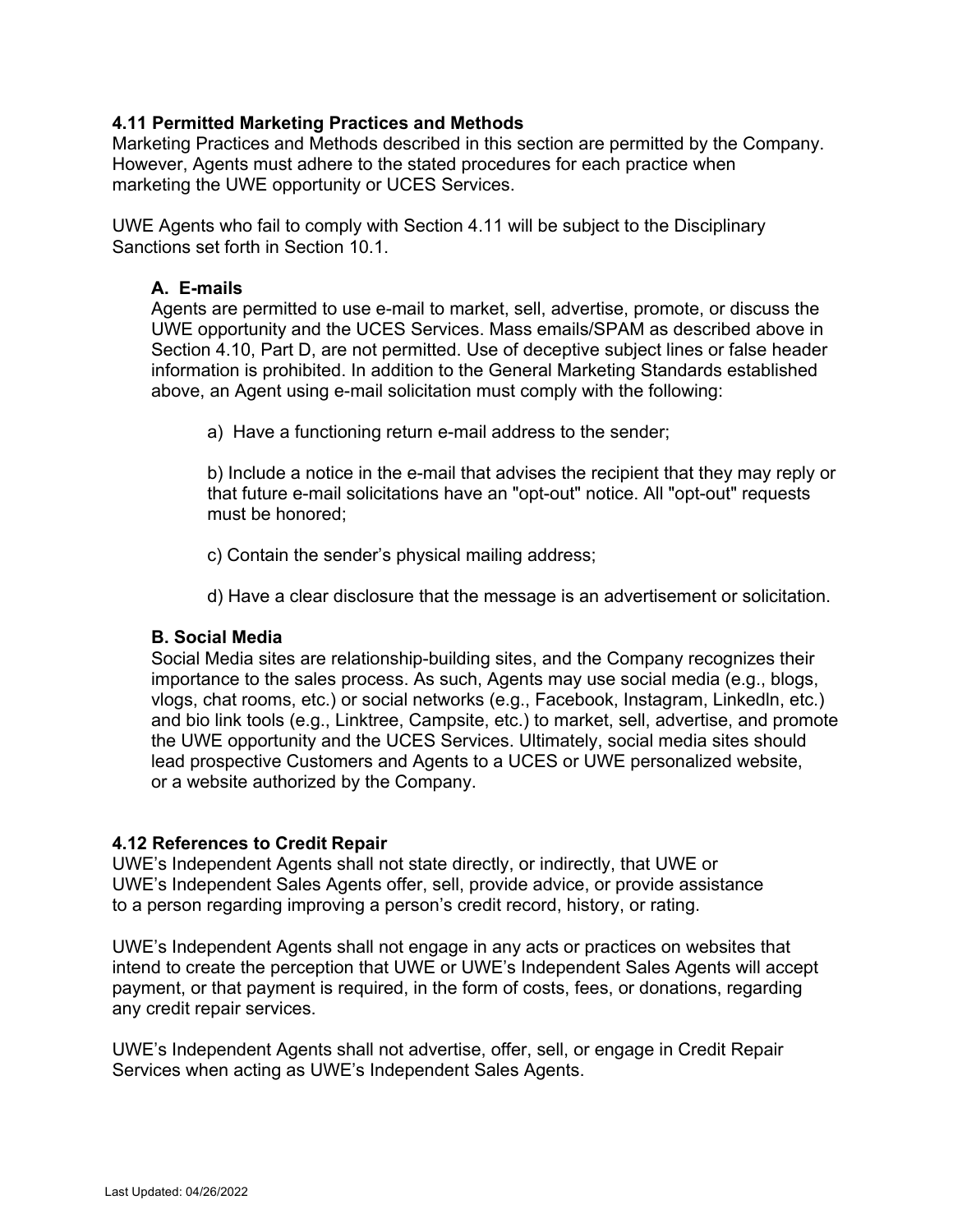The above pertains to any and all forms of advertisements including, but not limited to, internet advertisements, telemarketing, direct marketing, print media, broadcast media, support media, social media, sales presentations, and sales calls.

In addition to the above as stated in Section 4 – "Advertising" of the UWE Statement of Policies and Procedures, UWE Independent Agents shall not:

- Use the Company name or logo for any advertising purposes.
- Use any other UWE forms or documents, trademarks, designs, or symbols to promote the business other than those available on the UWE website.
- Design a website that uses the names, logos, or product description of UWE, or otherwise promotes (directly or indirectly) UWE services or the UWE opportunity.
- Advertise that a specific income can be promised or implied.
- Create any videos or make any social media posts that uses the UWE name, logo, designs or symbols.

# **SECTION 5 – OPERATING A UWE BUSINESS**

## **5.1 - Business Entities**

A corporation, partnership or trust (collectively referred to in this section as a "Business Entity") may apply to be a UWE ISR by submitting a UWE ISR Application and Agreement along with its Certificate of Incorporation, Articles of Organization, Partnership Agreement or trust documents (these documents are collectively referred to as the "Entity Documents") to UWE. A UWE business may change its status under the same Sponsor from an individual to a partnership, corporation or trust, or from one type of entity to another. To do so, the ISR(s) must provide the Entity Documents to UWE. The ISR Application must be signed by all of the shareholders, partners or trustees. Members of the entity are jointly and severally liable for any indebtedness or other obligation to UWE.

# **5.1.1 - Changes to a Business Entity**

Each ISR must immediately notify UWE of any changes to the type of business entity they utilize in operating their UWE business, and the addition or removal of business associates. A UWE business may change its status under the same sponsor from an individual to a partnership, corporation or trust, or from one type of entity to another. The ISR Agreement form must be signed by all of the shareholders, partners, or trustees. Members of the entity are jointly and severally liable for any indebtedness or other obligation to UWE.

# **5.1.2 - Change Of Sponsor**

To protect the integrity of all marketing organizations and safeguard the hard work of all ISRs, UWE rarely allows changes in sponsorship, with the rare exception of direct line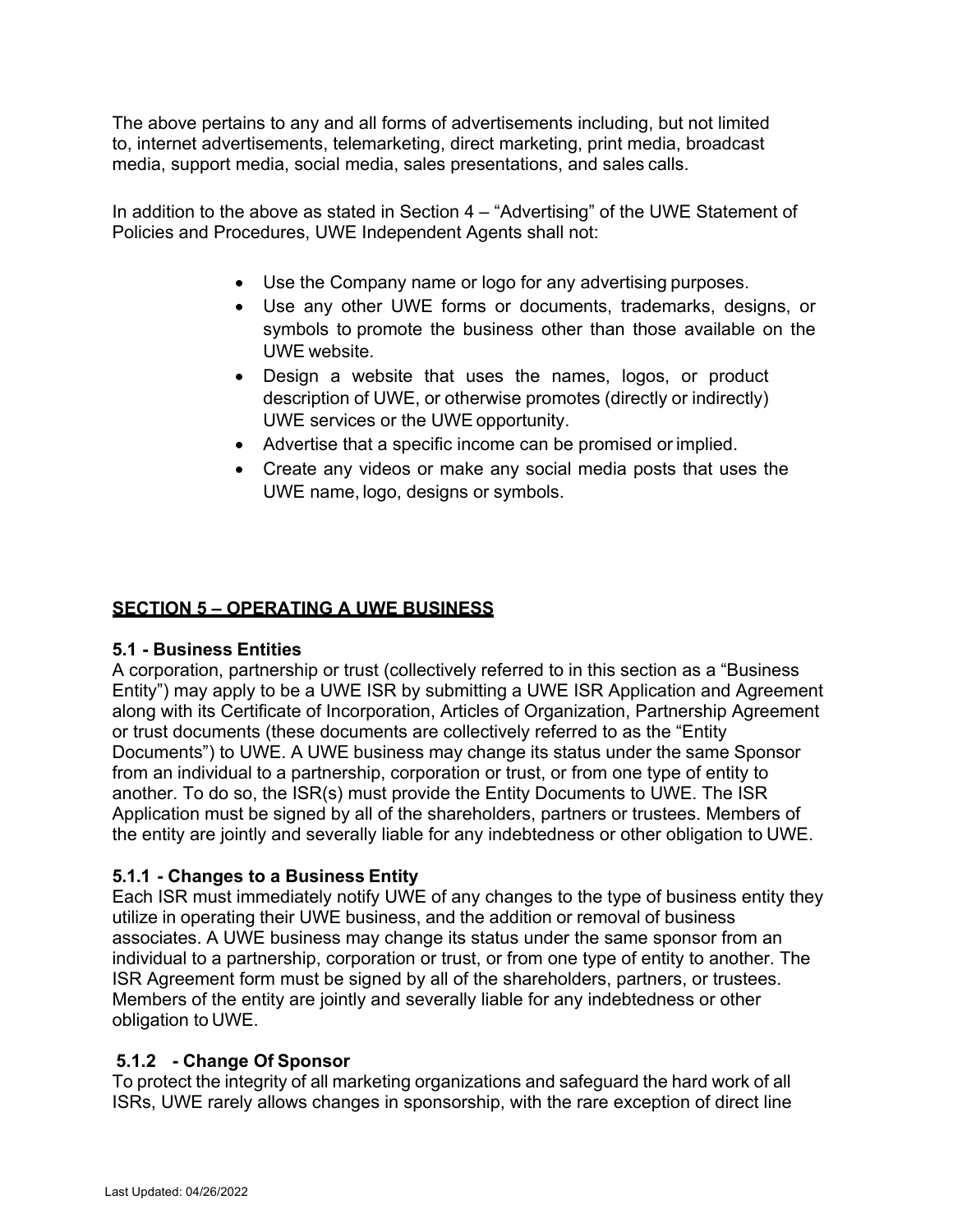changes (meaning placement is not affected). A direct line change request must be made by submitting a completed Sponsor Change Request Form within a seven (7) day period from the date of enrollment, and must come from the current listed sponsor.

# **5.1.3 - Change Of Placement**

A request for change of placement must be submitted within thirty (30) days of the date of enrollment and must be requested by the current listed sponsor. An ISR can only be moved inside of the same sponsor's organization. ISRs who have earned commissions or achieved rank are not eligible for placement changes. Please note that decisions made for any change request (sponsor or placement) are at the sole discretion of UWE.

# **5.1.4 - Change Of Organization**

If an ISR wishes to transfer organizations, he or she must remain inactive (subscribe to no services) from UWE for 6 months. At the end of the 6-month period, the ISR must submit a letter to the Corporate Office requesting a sponsor change. After review of the request, the Corporate Office can approve or deny the sponsor change. If the request is denied, and the ISR is in good standing with the Company, the ISR still can return to the Company under the original sponsor.

# **5.2 - Unauthorized Claims and Action**

# **5.2.1 - Indemnification**

An ISR is fully responsible for all of his or her verbal and/or written statements made regarding UWE services and the Compensation Plan, which are not expressly contained in Official UWE Materials. ISRs agree to indemnify UWE and hold it harmless from any and all liability including judgments, civil penalties, refunds, attorney fees, court costs or lost business incurred by UWE as a result of the ISR's actions. This provision shall survive the cancellation of the ISR Agreement.

## **5.2.2 – Endorsements of UWE' Services**

No claims as to any services offered by UWE may be made except those contained in Official UWE Materials.

## **5.2.3 – Discounts and Deals on Product Sales**

The only promotions, contests or incentives available to agents and customers are those put out by the UWE Corporate Office. ISRs may may not create or incentivize any discounts that are not developed by the UWE Corporate Office.

# **5.3 - Conflicts**

## **5.3.1 – Non-solicitations**

UWE ISRs are free to participate in other multilevel or network marketing business ventures or marketing opportunities (collectively "Network Marketing"). However, during the term of this Agreement, ISRs may not directly or indirectly recruit other UWE ISRs or Customers for any Network Marketing business. Following the cancellation of an ISR Agreement, and for a period of one (1) calendar year thereafter, a former ISR may not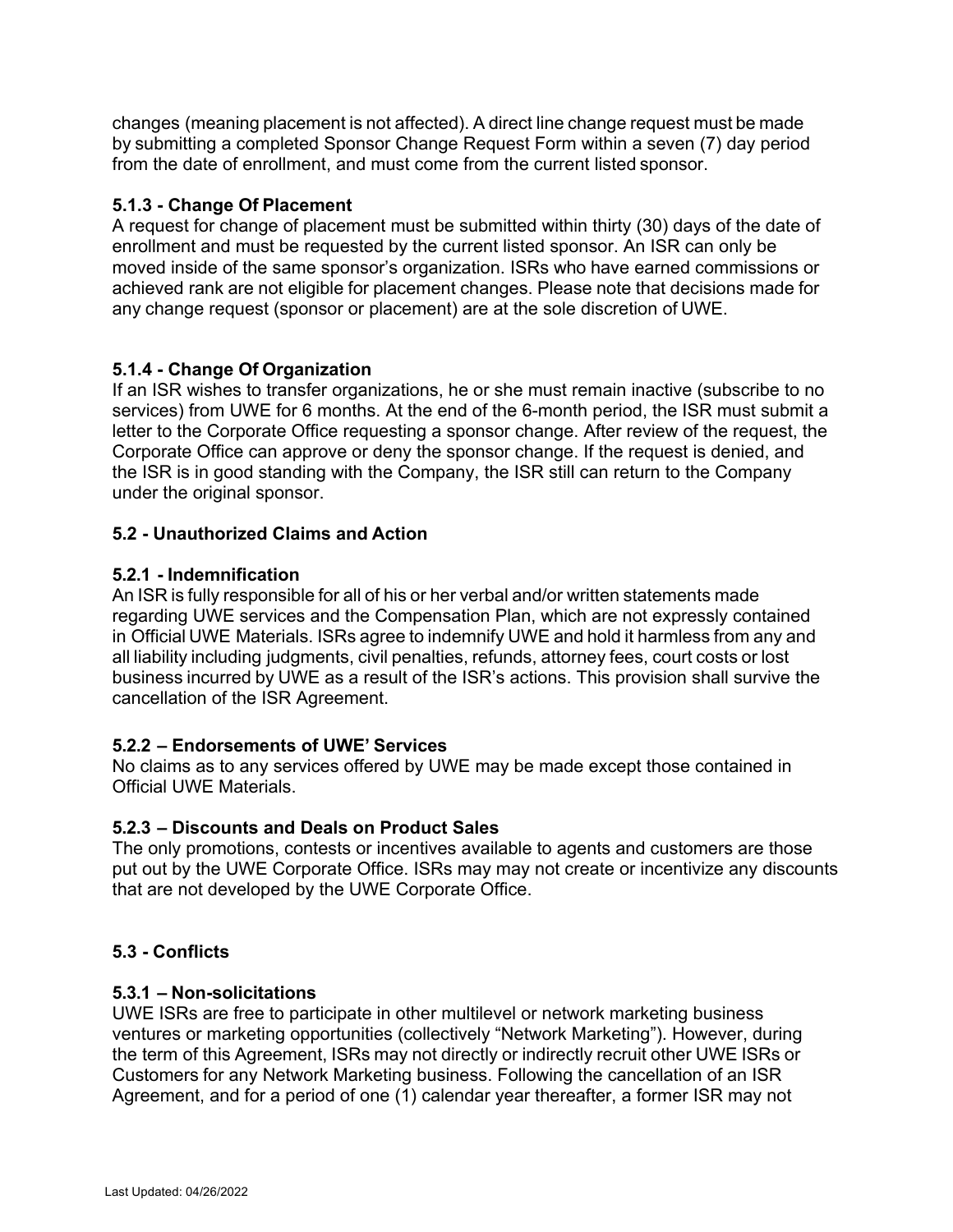recruit any UWE ISR or Customer for another Network Marketing business.

The term "recruit" means actual or attempted solicitation, enrollment, encouragement, or effort to influence in any other way (either directly or through a third party), another Customer/ISR to enroll or participate in any direct sales or network marketing opportunity. This conduct represents recruiting even if the Independent Agent's actions are in response to an inquiry made by another Customer/ISR.

## **5.3.2 - Sale of Competing Goods or Services**

ISRs must not sell, or attempt to sell, any competing non-UWE programs or services to UWE Customers or ISRs. Any program, product, service, or direct selling opportunity in the same generic categories as the UWE' services are deemed to be competing, regardless of differences in cost, quality or other distinguishing factors. ISR's cannot personally profit by selling or promoting any products, services or programs to any existing UWE customers or ISRs.

While an ISR may participate in a non-competing Network Marketing company, UWE does not allow ISRs at the rank of Executive Elite and above to actively participate in ANY Network Marketing company without explicit permission from the UWE Corporate Office. This rule applies regardless if company sells competing products/services or not.

#### **5.3.3 - Targeting Other Direct Sellers**

Should ISRs engage in solicitation and/or enticement of members of another direct sales company to sell or distribute UWE's services, they bear the risk of being sued by the other direct sales company. If any lawsuit, arbitration, or mediation is brought against an ISR alleging that they engaged in inappropriate recruiting activity of its sales force or Customers, UWE will not pay any of ISR's defense costs or legal fees, nor will UWE indemnify the ISR for any judgment, award, or settlement.

#### **5.3.4 - Privacy and Confidentiality**

All ISRs are required to abide by the Company's Privacy Policy with regard to ISR and customer information.

UWE recognizes and respects the importance its Customers and ISRs place on the privacy of their financial and personal information. Therefore, the Company will make reasonable efforts to safeguard the privacy of, and maintain the confidentiality of its Customers' and ISRs' financial and account information and nonpublic personal information.

By entering into the ISR Agreement, you authorize UWE to disclose your name and contact information to upline ISRs solely for activities related to the furtherance of the UWE business. An ISR hereby agrees to maintain the confidentiality and security of such information and to use it solely for the purpose of supporting and servicing his, her or its downline organization and conducting the UWE business.

#### **5.3.5 - The Data Management Rule**

The Data Management Rule is intended to protect the Line of Sponsorship (LOS) for the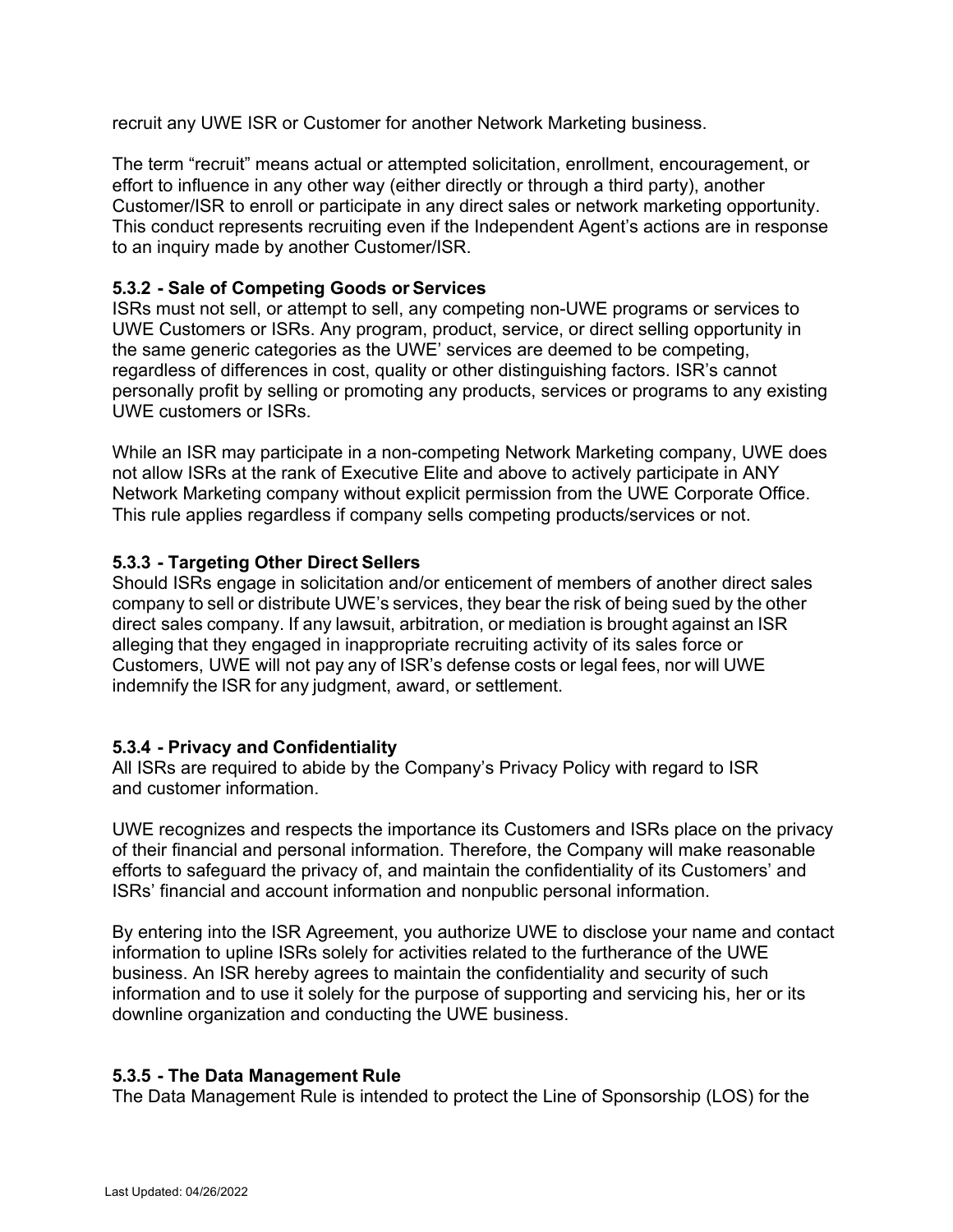benefit of all ISRs, as well as UWE. LOS information is information compiled by UWE that discloses or relates to all or part of the specific arrangement of sponsorship within the UWE business, including, without limitation, ISR lists, sponsorship trees, and all ISR information generated therefrom, in its present and future forms. The UWE LOS constitutes a commercially advantageous, unique, and proprietary trade secret (Proprietary Information), which it keeps proprietary and confidential and treats as a trade secret. UWE is the exclusive owner of all Proprietary Information, which is derived, compiled, configured, and maintained through the expenditure of considerable time, effort, and resources by UWE and its ISRs. Through this Rule, ISRs are granted a personal, nonexclusive, non-transferable and revocable right by UWE to use Proprietary Information only as necessary to facilitate their business as contemplated under these Policies and Procedures. The Company reserves the right to deny or revoke this right, upon reasonable notice to the ISR stating the reason(s) for such denial or revocation, whenever, in the reasonable opinion of UWE, such is necessary to protect the confidentiality or value of Proprietary Information. All ISRs shall maintain Proprietary Information in strictest confidence, and shall take all reasonable steps and appropriate measures to safeguard Proprietary Information and maintain the confidentiality thereof.

## **5.4 - Cross Sponsoring**

Actual or attempted cross-group sponsoring is strictly prohibited. "Cross-group sponsoring" is defined as the enrollment, indirect or otherwise, of an individual or entity that already has a current customer number or ISR Agreement on file with UWE, or who has had such an agreement within the preceding six (6) calendar months, within a different line of sponsorship. The use of a spouse's or relative's name, trade names, DBAs, assumed names, corporations, partnerships, trusts, Federal Tax Identification Numbers or fictitious identification numbersto circumvent this policy is prohibited. This policy shall not prohibit the transfer of a UWE business in accordance with the "Sale, Transfer or Assignment of UWE Business" section of these Policies and Procedures.

## **5.5 – Governmental Approval or Endorsement**

Neither federal nor state regulatory agencies nor officials approve or endorse any direct selling or network marketing companies or programs. Therefore, ISRs shall not represent or imply that UWE or its Compensation Plan have been "approved," "endorsed," or otherwise sanctioned by any government agency.

## **5.6 – Identification**

All ISRs are required to provide their Social Security Number, Federal Employer Identification Number, or their Government Issued ID Number to UWE either on the ISR Agreement or at the Company's request. Upon enrollment, the Company will provide a unique ISR Identification Number to the ISR by which they will be identified. This number will be used to place orders and track commissions and bonuses.

## **5.7 - Income Taxes**

Every year, UWE will provide an IRS Form 1099 MISC (Non-employee Compensation) earnings statement to each U.S. resident as required by the Internal Revenue Service. Each ISR is responsible for paying local, state and federal taxes on any income generated as an ISR.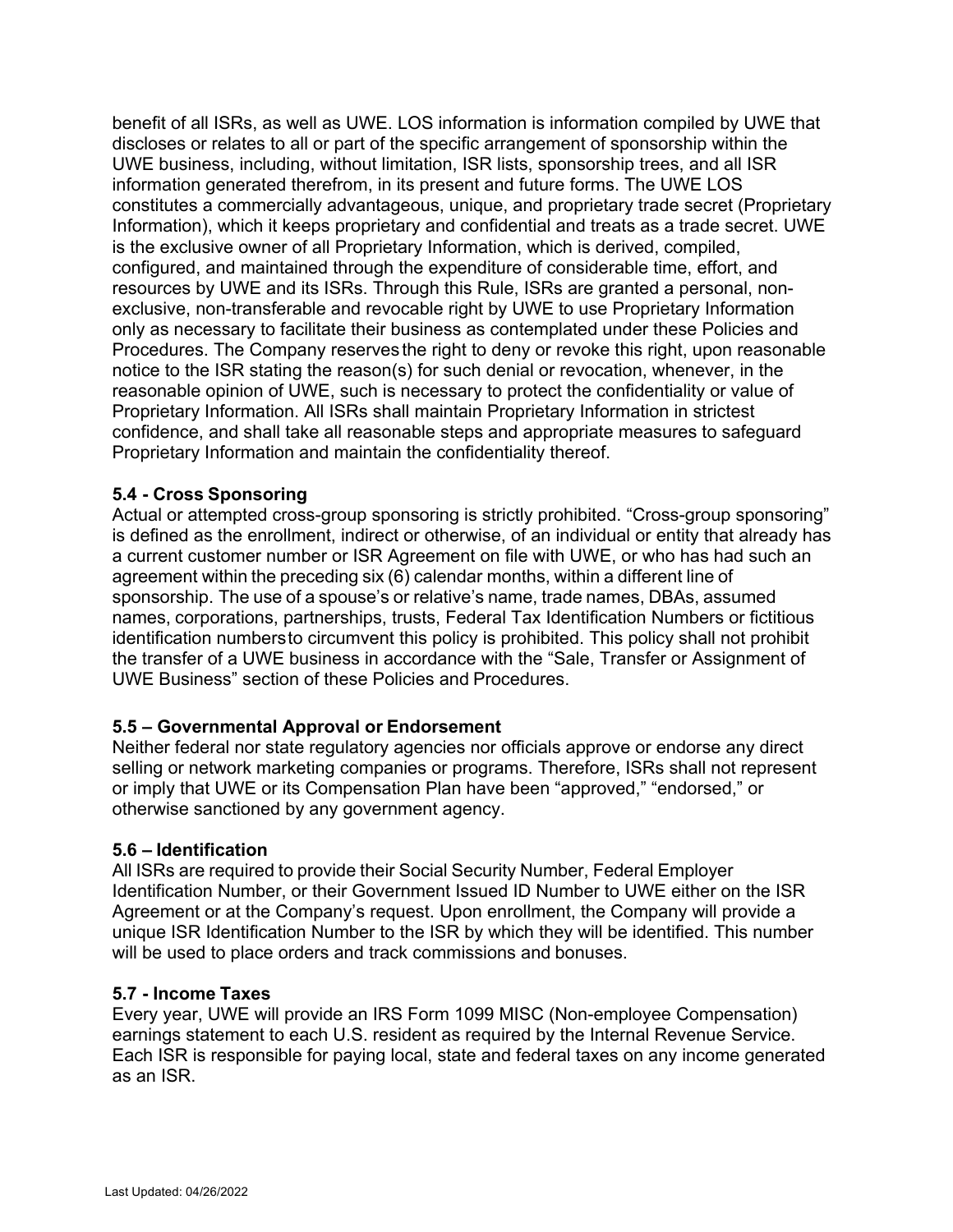# **5.8 - Independent Contractor Status**

You are an independent contractor. You are not an employee, partner, or joint venture with the Company. You may not represent yourself as anything other than an Independent ISR. You have no authority to bind UWE to any obligation. You are responsible for paying your own self-employment taxes, federal income taxes and other taxes required by law. You must obey any federal, state, and local laws, as well as Company rules and regulations pertaining to your independent UWE Business or the acquisition, receipt, holding, selling, distributing or advertising of UWE's services or opportunity.

ISRs may not answer the telephone by saying "UWE," "UWE Incorporated," or by any other manner that would lead the caller to believe that they have reached UWE's Corporate offices. An ISR may only represent that he/she is a UWE ISR. Therefore, all correspondence and business cards relating to or in connection with an ISR's UWE business shall contain the ISR's name followed by the term "Independent Sales Representative."

# **5.9 – Bonus Buying**

Paying the membership fees solely for the purpose of collecting bonuses or achieving rank is prohibited.

# **5.10 – Stacking**

Stacking is the unauthorized manipulation of the UWE compensation system and/or the marketing plan in order to trigger commissions or cause a promotion off a downline ISR in an unearned manner. One example of stacking occurs when a sponsor places participants under an inactive downline participant (who may not know or have any relationship with the clients) in order to trigger unearned qualification for commissioning. Another example of stacking is the manipulative placement of ISRs within a downline organization in order to trigger a promotion. Stacking is unethical and unacceptable behavior, and as such, it is a punishable offense with measures up to and including the termination of the ISR's positions of all individuals found to be directly involved.

# **5.11 - One UWE Business Per ISR**

An ISR may operate or have an ownership interest, legal or equitable, as a sole proprietorship, partner, shareholder, trustee, or beneficiary, in only one UWE business. No individual may have, operate or receive compensation from more than one UWE business. Individuals of the same family unit may each enter into or have an interest in their own separate UWE businesses, only if each subsequent family position is placed frontline to the first family member enrolled. A "family unit" is defined as spouses and dependent children living at or doing business at the same address.

# **5.12 - Succession**

Upon the death or incapacitation of an ISR, their business may be passed to a designated heir(s). Appropriate legal documentation must be submitted to the Company to ensure the transfer is proper.

Whenever a UWE business is transferred by a will or other testamentary process, the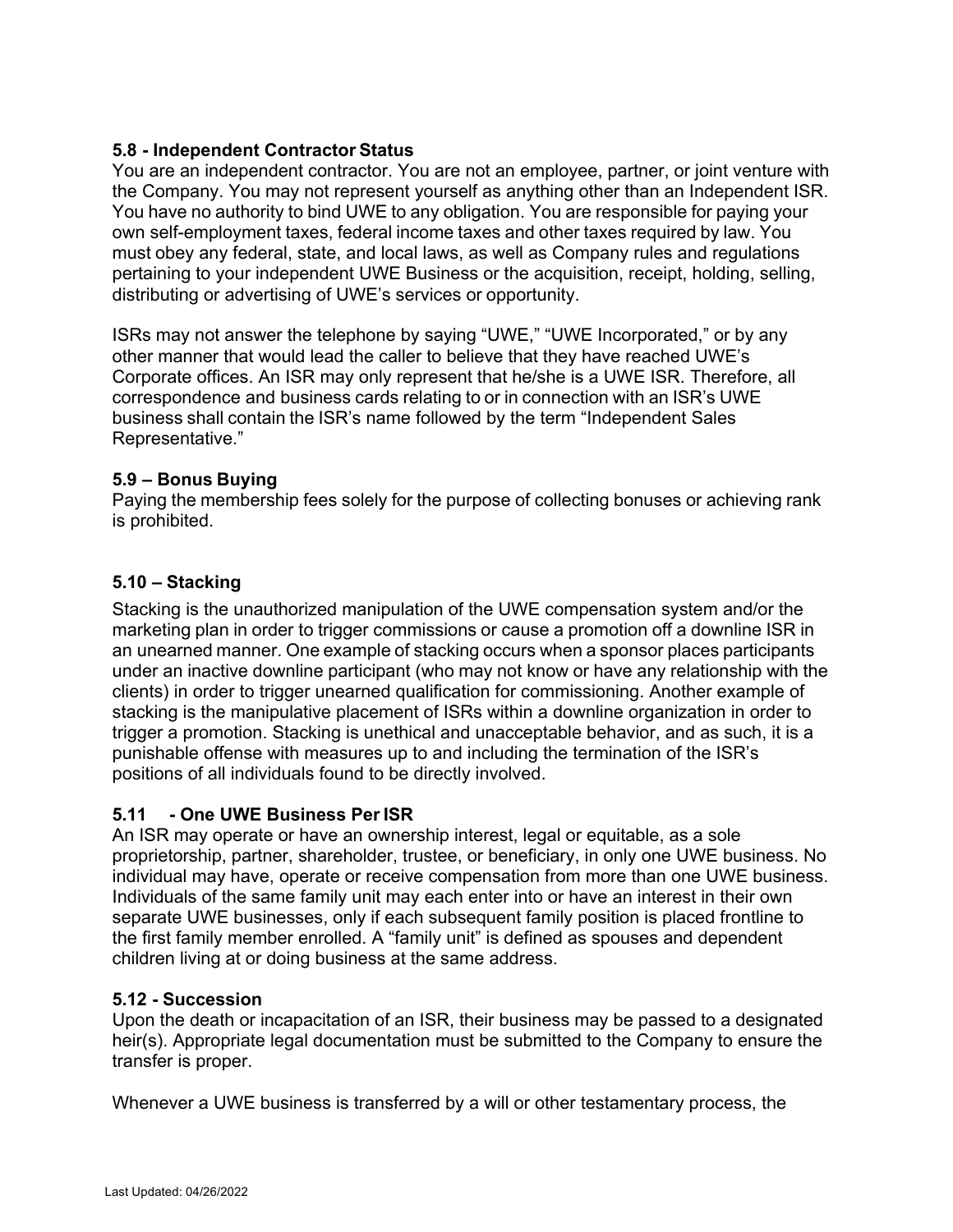beneficiary acquires the right to collect all bonuses and commissions of the deceased ISR's marketing organization provided the following qualifications are met. The successor(s) must:

- Execute an ISR Agreement;
- Comply with terms and provisions of the Agreement;
- Meet all of the qualifications for the deceased ISR's rank/status;
- Provide UWE with an "address of record" to which all bonus and commission checks will be sent. Bonus and commission checks of a UWE business transferred pursuant to this section will be paid in a single check jointly to the successor(s).
- Form a business entity and acquire a federal Taxpayer Identification Number, if the business is bequeathed to joint successors. UWE will issue all bonus and commission checks and one 1099 to the business entity.

#### **5.13 - Sale, Transfer, or Assignment of a UWE Business**

Although a UWE business is a privately owned, independently operated business, the sale, transfer or assignment of a UWE business is subject to certain limitations. If an ISR wishes to sell their UWE business, the following criteria must be met:

- A. Protection of the existing line of sponsorship must always be maintained so that the UWE business continues to be operated in that line of sponsorship;
- B. The buyer or transferee must become a qualified UWE ISR. If the buyer is an active UWE ISR, they must first terminate their UWE business and wait six calendar months before acquiring any interest in the new UWE business;
- C. Before the sale, transfer, or assignment can be finalized and approved by UWE, any debt obligations the selling ISR has with UWE must be satisfied; and
- D. The selling ISR must be in good standing and not in violation of any of the terms of the Agreement in order to be eligible to sell, transfer, or assign a UWE business.

Prior to selling a UWE business, the selling ISR must notify UWE's Compliance department of their intent to sell the UWE business. No changes in line of sponsorship can result from the sale or transfer of a UWE business. An ISR may not sell, transfer, or assign portions of their business—the position must be sold in its entirety.

#### **5.14 - Separation of a UWE Business**

UWE ISRs sometimes operate their UWE businesses as husband-wife partnerships, regular partnerships, corporations, or trusts. At such time as a marriage may end in divorce or a corporation, partnership, or trust (the latter three entities are collectively referred to herein as "entities") may dissolve, arrangements must be made to assure that any separation or division of the business is accomplished so as not to adversely affect the interests and income of other businesses up or down the line of sponsorship. If the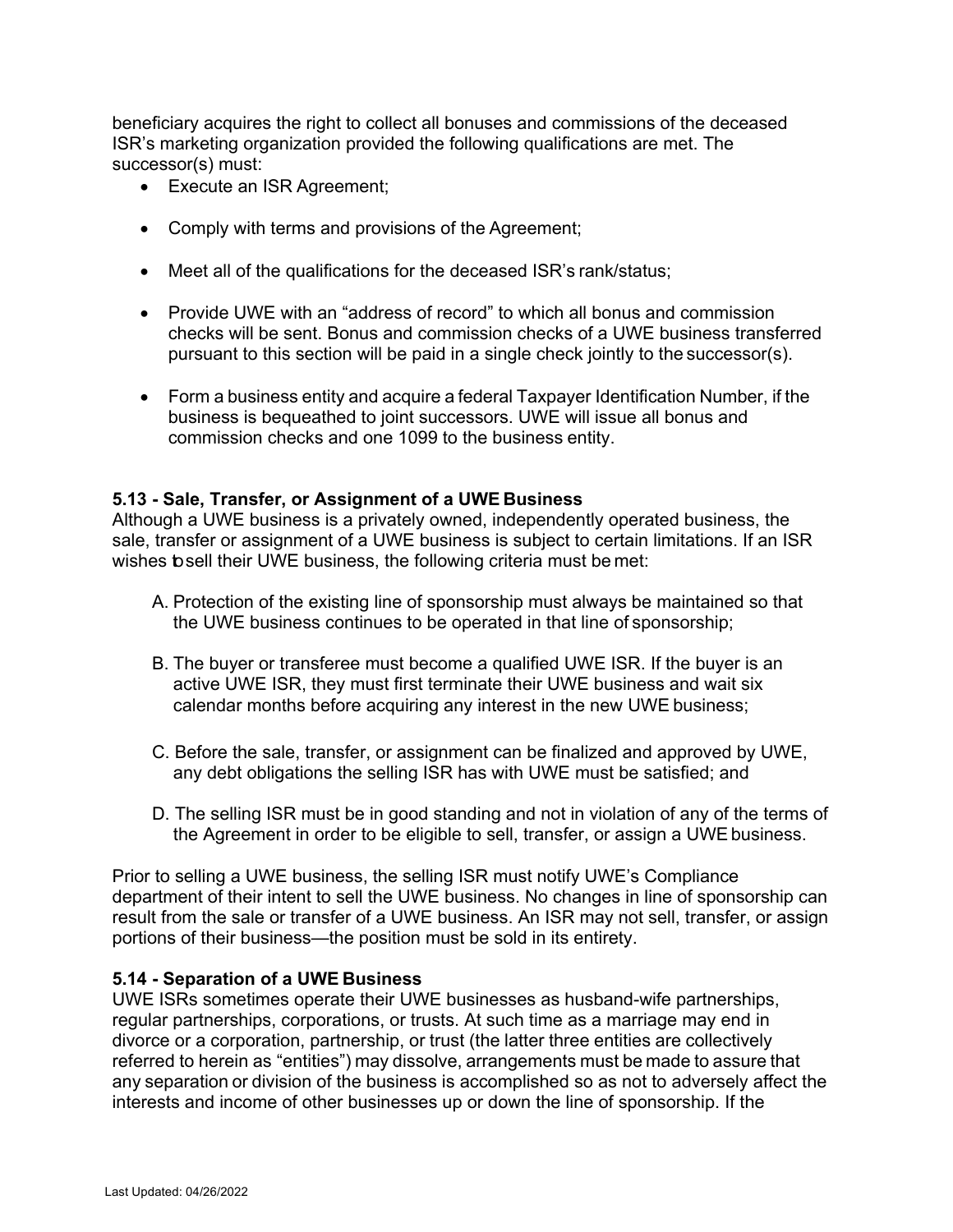separating parties fail to provide for the best interests of other ISRs and the Company in a timely fashion, UWE will involuntarily terminate the ISR Agreement.

During the divorce or entity dissolution process, the parties must adopt one of the following methods of operation:

- A. One of the parties may, with consent of the other(s), operate the UWE business pursuant to an assignment in writing whereby the relinquishing spouse, shareholders, partners, or trustees authorize UWE to deal directly and solely with the other spouse or non-relinquishing shareholder, partner, or trustee.
- B. The parties may continue to operate the UWE business jointly on a "business-asusual" basis, whereupon all compensation paid by UWE will be paid according to the status quo as it existed prior to the divorce filing or dissolution proceedings. This is the default procedure if the parties do not agree on the format set forth above. The Company will never remove a party to a position from an ISR account without that party's written permission and signature. Under no circumstances will the downline organization of divorcing spouses or a dissolving business entity be divided. Under no circumstances will UWE split commission and bonus checks between divorcing spouses or members of dissolving entities. UWE will recognize only one downline organization and will issue only one commission check per UWE business per commission cycle. Commission checks shall always be issued to the same individual or entity. In the event that parties to a divorce or dissolution proceeding are unable to resolve a dispute over the disposition of commissions and ownership of the business in a timely fashion as determined by the Company, the ISR Agreement shall be involuntarily cancelled. If a former spouse has completely relinquished all rights in the original UWE business pursuant to a divorce, they are thereafter free to enroll under any sponsor of their choosing withoutwaiting six (6) calendar months. In the case of business entity dissolutions, the former partner, shareholder, member, or other entity affiliate who retains no interest in the business must wait six calendar months from the date of the final dissolution before reenrolling as an ISR. In either case, however, the former spouse or business affiliate shall have no rights to any ISRs in their former organization or to any former customer. They must develop the new business in the same manner as would any other new ISR.

## **5.15 - Sponsoring**

All Active ISRs in good standing have the right to sponsor and enroll others into UWE. Each prospective customer or ISR has the ultimate right to choose his or her own Sponsor. If two ISRs claim to be the Sponsor of the same new ISR or customer, the Company shall regard the first application received by the Company as controlling.

#### **5.16 – Positioning as an Investment**

Success in UWE requires hard work, dedication and good sales skills. Compensation is directly tied to the personal achievement of each ISR. Positioning the UWE platform or opportunity as a passive investment program is inaccurate and strictly forbidden. If these claims are ever made, disciplinary sanction will be immediate.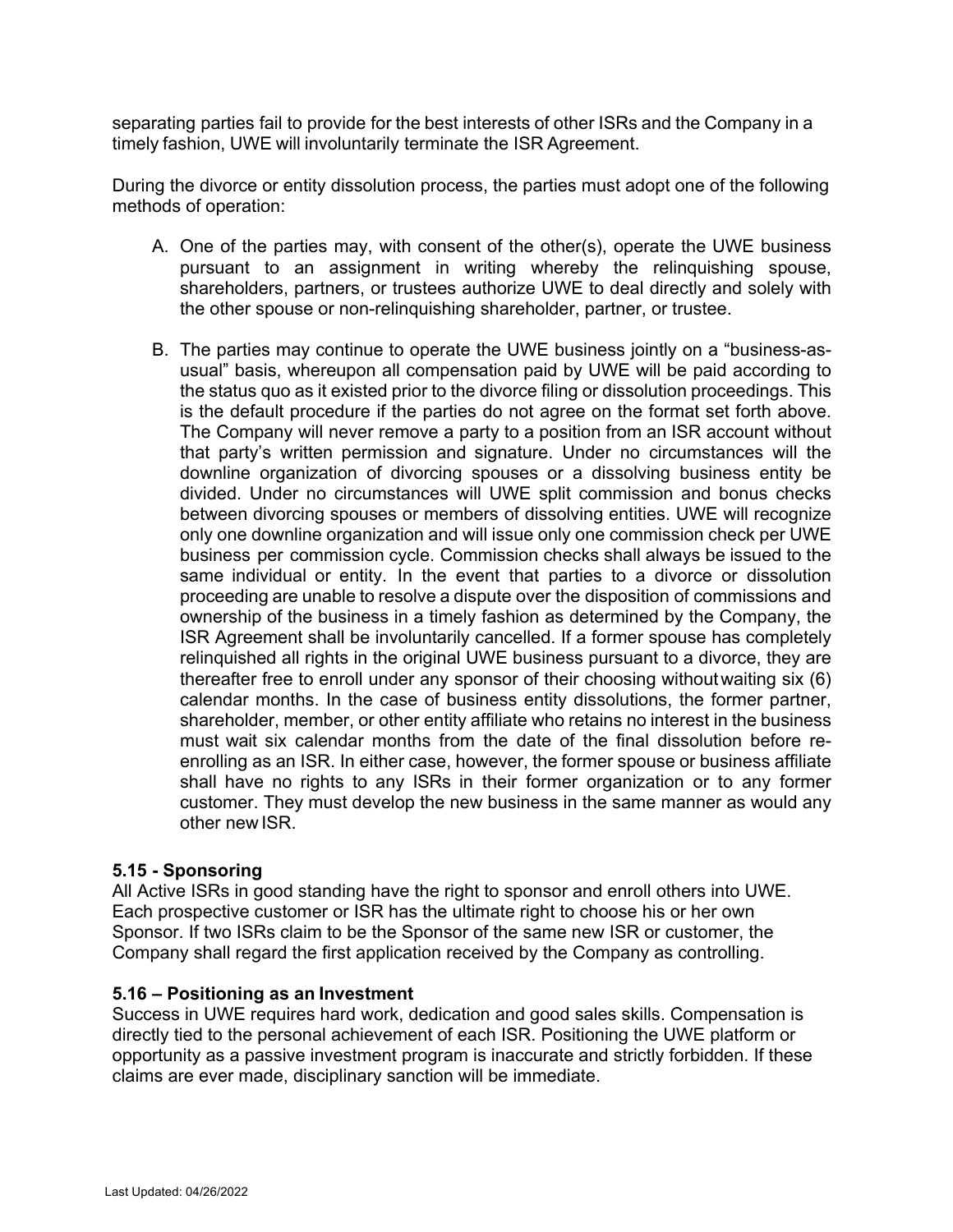# **5.17 – Credit Card Restrictions**

ISRs are strictly forbidden from processing credit card transactions on behalf of any member in their organizations. Unauthorized credit card transactions will be deemed fraudulent and be handled with expeditiously.

#### **5.18 – Recruitment Practices by UWE Agents**

UWE's Independent Agents shall not operate, or directly or indirectly participate, in the operations of any multilevel marketing program, wherein the financial gains to the participants are primarily dependent upon the continued, successive recruitment of other participants.

Additionally, UWE's Agents shall not operate or participate in the operations of any multilevel marketing program, where sales to nonparticipants are not required as a condition precedent to realization of such financial gains.

UWE's Independent Agents shall not offer to pay, or authorize the payment of any finder's fee, bonus, refund, override, commission, cross-commission, dividend, or other consideration to any participant in a multilevel marketing program, solely for the solicitation or recruitment of other participants therein.

UWE's Independent Agents shall not offer to pay, or authorize the payment of any finder's fee, bonus, refund, override, commission, cross-commission, dividend, or other consideration to any participant in a multilevel marketing program in connection with the sale of any product or service unless the participant performs a bona fide supervisory, distributive, selling, or soliciting function in the sale or delivery of such product or services to the ultimate consumer.

UWE's Independent Agents shall clearly and conspicuously disclose to any individual recruited within their downline that Independent Sales Agents must have sufficient involvement or contact with his or her downline. This will ensure that any participant understands that he or she is obliged to perform all acts necessary to qualify as bona fide supervisory, distributive, selling, or soliciting function in the sale or delivery of services to the ultimate consumer. This is including, but not limited to notice that the UWE Agent is responsible to address and resolve any acts by persons in his or her downline that would violate either Company policies or any state regulatory departments.

UWE's Independent Agents will not offer discounts and/or valuable consideration to participants to secure said participants enrollment in a UWE Agent's downline.

UWE's Independent Agents shall not enroll an individual to the UWE Agent's downline without the new participants knowledge.

UWE Agents shall not recruit a participant from an unrelated downline in an attempt to grow the UWE Agent's downline.

#### **5.19 – Actions of Household Members or Affiliated Parties**

If any member of a UWE Independent Agent's immediate household engages in any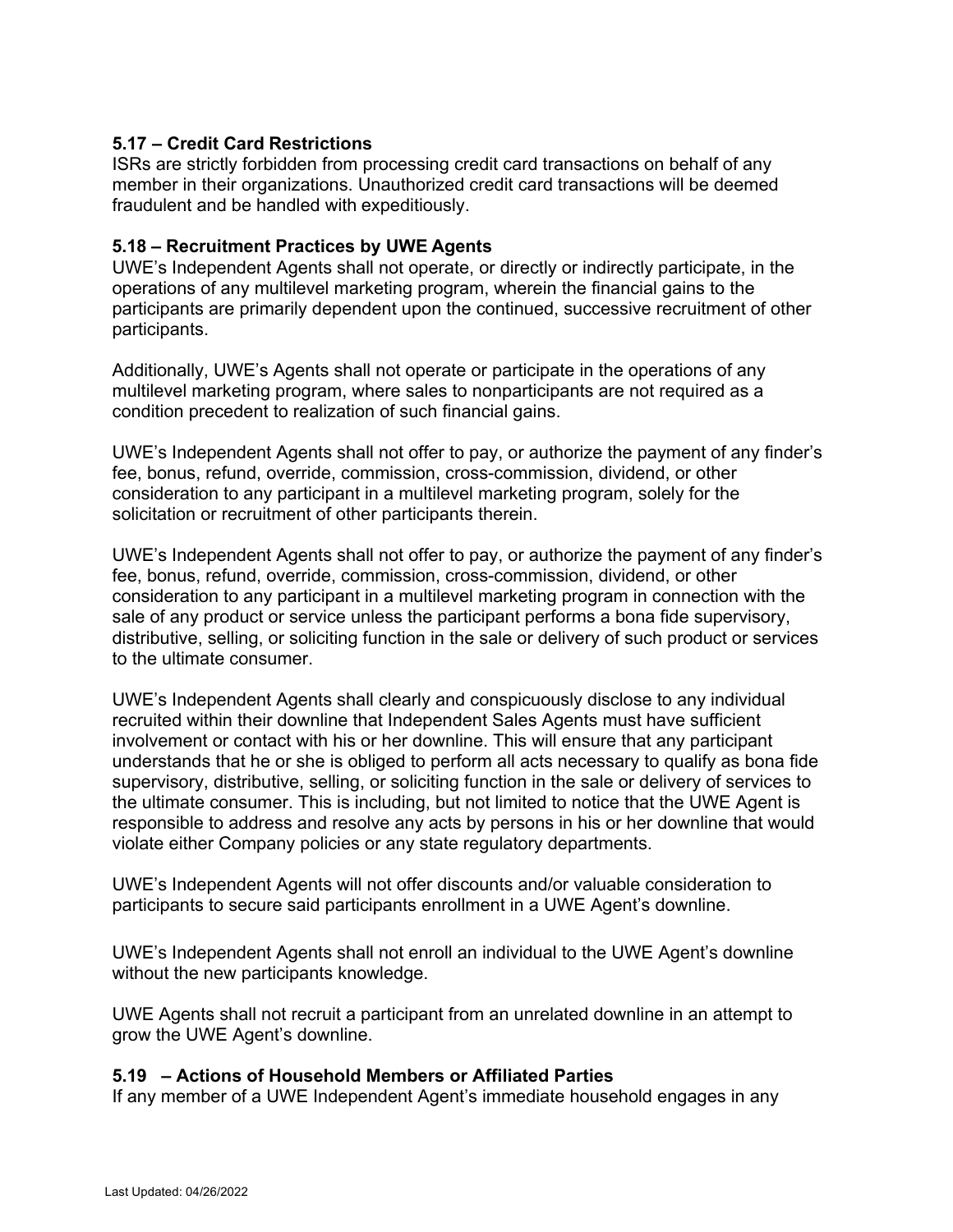activity which, if performed by the Agent, would violate any provision of the Agreement, such activity will be deemed a violation by that specific Independent Agent and UWE may take disciplinary action pursuant to these Policies and Procedures against the Independent Agent. Similarly, if any individual associated in any way with a corporation, partnership, LLC, trust or other entity (collectively "Business Entity") violates the Agreement, such action(s) will be deemed a violation by the Business Entity, and the Company may take disciplinary action against the Business Entity. Likewise, if an Agent enrolls in UWE as a Business Entity, each Affiliated Party of the Business Entity shall be personally and individually bound to, and must comply with, the terms of the Agent Agreement and these Policies and Procedures.

## **SECTION 6 – RESPONSIBILITIES OF ISRs**

## **6.1 - Change of Address, Telephone No.,Email-Address**

To ensure timely communications, delivery of support materials and commission checks, it is critically important that the UWE's files are current. ISRs planning to move or change their email address must submit an amended ISR Agreement complete with the new information.

## **6.2 – Sponsoring ISR Responsibilities**

#### **6.2.1 – Initial Training**

Any ISR who sponsors another ISR into UWE must perform a bona fide assistance and training function to ensure that their downline is properly operating their UWE business. ISRs must provide the most current version of the Policies and Procedures, the Income Disclosure Statement, and Compensation Plan to individuals whom they are sponsoring to become ISRs before the applicant signs an ISR Agreement.

#### **6.2.2 – Ongoing Training Responsibilities**

ISRs must monitor the ISRs in their downline organizations to ensure that downline ISRs do not make improper product or business claims, or engage in any illegal or inappropriate conduct. Upon request, every ISR should be able to provide documented evidence to UWE of their ongoing fulfilment of the responsibilities of a Sponsor.

#### **6.2.3 – Training Programs**

UWE maintains a strict stance regarding policies and procedures as they relate to training in order to protect the name and integrity of UWE and its business model, our core philosophical beliefs, and to further protect the ISRs from any misleading or mistaken information that could be delivered from unreliable sources.

UWE supports the practice of training events, such as Business Opportunity Meetings or Corporate Overviews, (taking place in an office, hotel or home), Saturday Trainings, "Super Saturday" Trainings or other evening trainings, as they are valuable educational tools when held properly with both professionalism and integrity and held within the parameters of the policies and procedures within UWE's Independent Representative's Terms and Conditions. The true intent of such events should be to provide further education on the UWE Career Opportunity and to gain product knowledge on how to be successful within this business endeavor.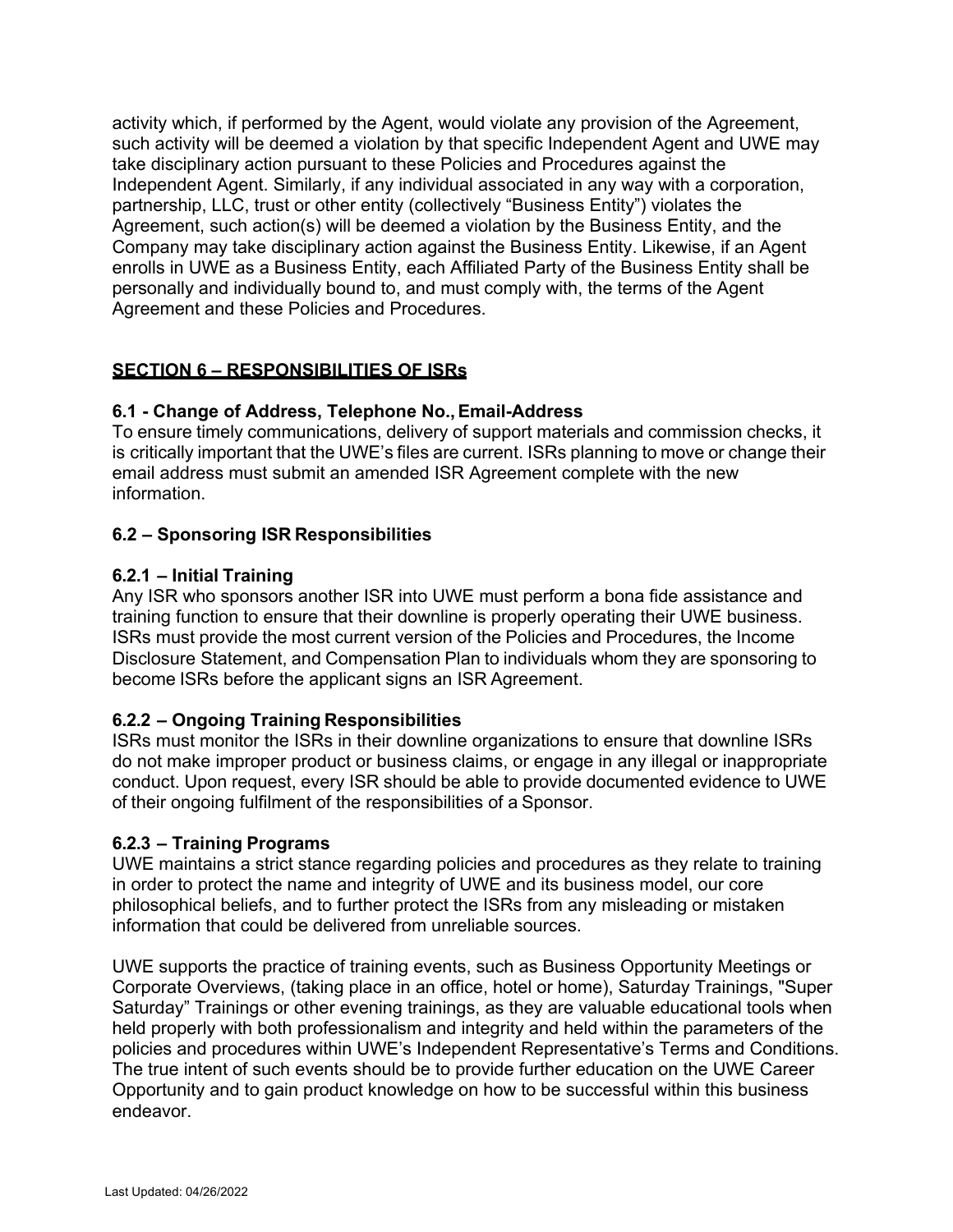Under no circumstances are these events or any other type of UWE meeting/training sessions intended to produce income to those who are sponsoring or conducting the event.

An ISR, holding the Regional Ambassador title or above, may only charge a nominal fee, up to a \$39.00 maximum, for any and all events to offset room rental or hotel fees. Any Independent ISR that is not currently holding the RA or above position, that wants to hold a meeting and charge the fee, must receive approval from the Corporate Office.

Any ISR found hosting, promoting or encouraging other UWE Independent Sales Representatives to attend any type of unauthorized event or training program will be considered in violation of the UWE Policies and Procedures.

Anyone conducting events within the guidelines of UWE's event/training policies, but who is utilizing and or selling materials (brochures, CDs, DVDs, websites or any other type of electronic or printed marketing material, or materials utilizing the name or likeness of UWE or UCES) for a fee will be considered in violation of UWE's policies and procedures.

## **6.2.4 – Meetings During the COVID-19 Pandemic**

According to the Centers for Disease Control & Prevention (CDC) and The World Health Organization (WHO), the risk of COVID-19 spreading increases during in-person gatherings in which individuals from different households are in attendance. This risk increases significantly as event size grows with a higher number of attendees. The lowest risk is in virtual-only activities and events, according to the WHO:

https://www.who.int/emergencies/diseases/novel-coronavirus-2019/question-andanswers-hub/q-a-detail/coronavirus-disease-covid-19-small-public-gatherings#

In observance with CDC and WHO recommendations, The Corporate Office of United Wealth Education is endorsing the following:

• Should you choose to go against the recommendations of the WHO and UWE and hold an in-person event, you must follow UWE Policies & Procedures and WHO precautions. This includes returning an executed Waiver and General Liability (Form 1A, attached to this Policies and Procedures document) for all meeting attendees, including yourself for any in-person meetings taking place in 2022.

#### **6.3 – Non-disparagement**

ISRs must not disparage, demean, or make negative remarks about UWE, other UWE ISRs, UWE' services, the Compensation plan, or UWE' owners, board members, directors, officers, or employees.

## **6.4 – Vice President Audit Policy**

Upon first-time title achievement of the qualifications outlined in the Compensation Plan for the Ambassador, the ISR's business, social media and marketing practices will be subject to audit. Official designation as a Vice President is available only to ISR's who successfully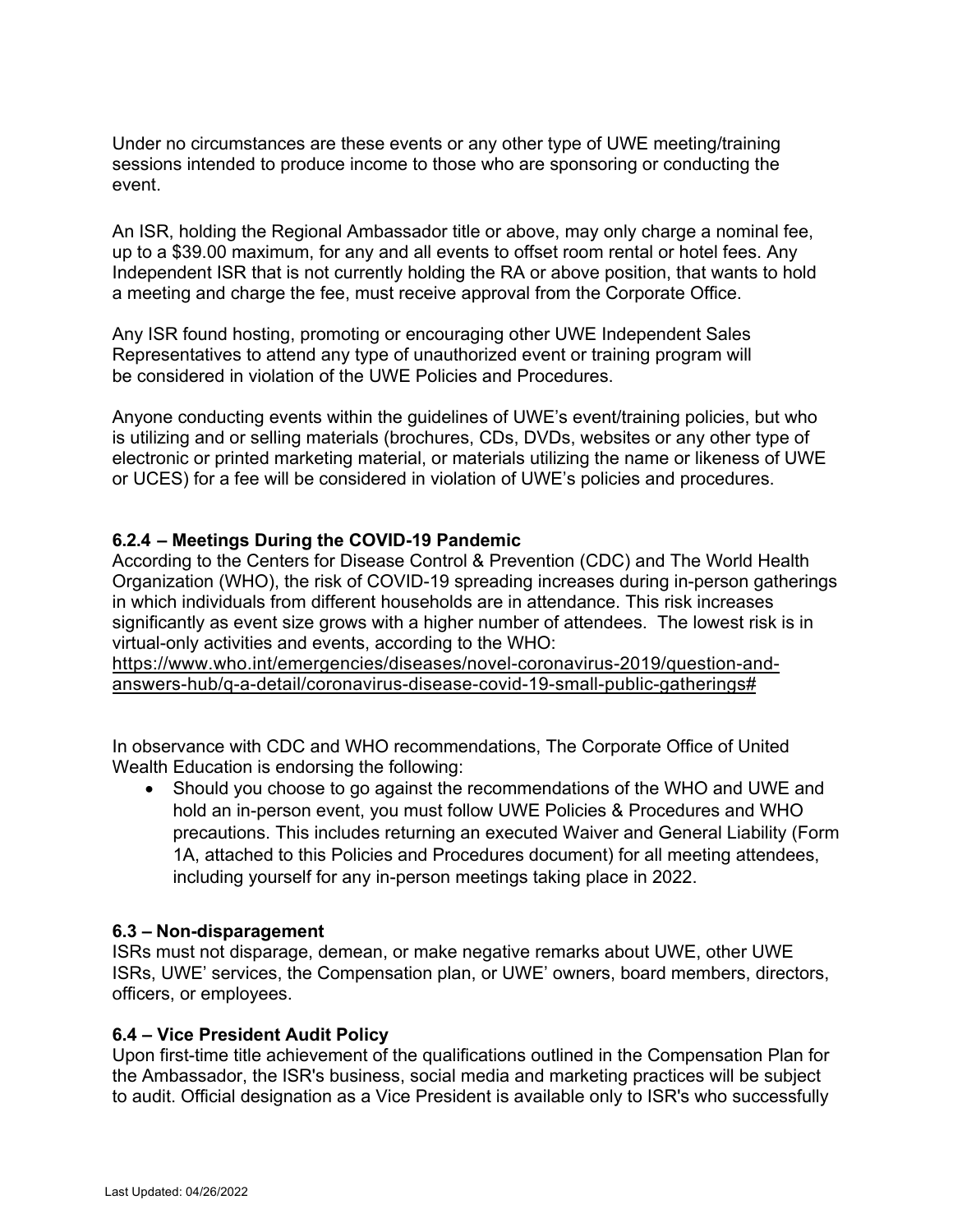complete the audit process. To successfully complete the audit process, an ISR must be in good standing with UWE and compliant with company UWE Policies and Procedures. UWE reserves the right to audit, adjust, or deny recognition or other awards to any ISR to prevent or correct any attempts to circumvent or manipulate company rules, policies and procedures and to ensure the spirit of title achievement at any level of the Compensation Plan is achieved with integrity.

# **6.5 Reporting Policy Violations**

ISRs observing a Policy violation by another ISR should submit a written report of the violation directly to the attention of the UWE Compliance department, complete with all supporting evidence and pertinent information. It is important to understand that information that is submitted will be kept confidential.

#### **6.5 – Harassment**

UWE is committed to providing ISRs with an environment free from harassment, intimidation, and abuse from other ISRs, employees, vendors, and any other individual. At UWE, harassment of any kind will not be tolerated and is strictly prohibited, such as: derogatory or threatening comments, inappropriate sexual behavior including but not limited to unwelcome sexual advances or requests for sexual favors, displaying visual images of a sexual nature, physical or verbal harassment, or violent behavior. ISRs are encouraged to report any type of harassment incidents immediately. UWE will not tolerate acts or threats of violence and will investigate all reports. When you become aware of a threat or risk to any of our ISRs, employees, vendors, and any other individuals, we ask that you let us know.

## **SECTION 7 – AUTOMATIC BILLING**

## **7.1 - Billing**

There are products in the UWE system that require a monthly financial commitment. These subscription fees are automatically renewed each month with a credit or debit card maintained on file with UWE. The ISR may contact the corporate office to change the settings for their monthly subscription.

# **SECTION 8 – REFUND REQUESTS**

UWE offers various return policies depending on the particular service ordered. In order to see details on the return policy, please review the terms associated with the particular service. If the purchases were made through a credit card, the refund will be credited back to thesame account. UWE shall deduct from the reimbursement paid to the ISR any commissions, bonuses, rebates or other incentives received by the ISR which were associated with the merchandise that is returned.

An ISR receives bonuses and commissions based on the actual sales of products and services to end consumers and to ISRs. When a refund is requested, the bonuses and commissions attributable to the refund will be deducted from the ISR who received bonuses or commissions on such sales. Deductions will occur in the month in which the refund is given and continue every pay period thereafter until the commission is recovered.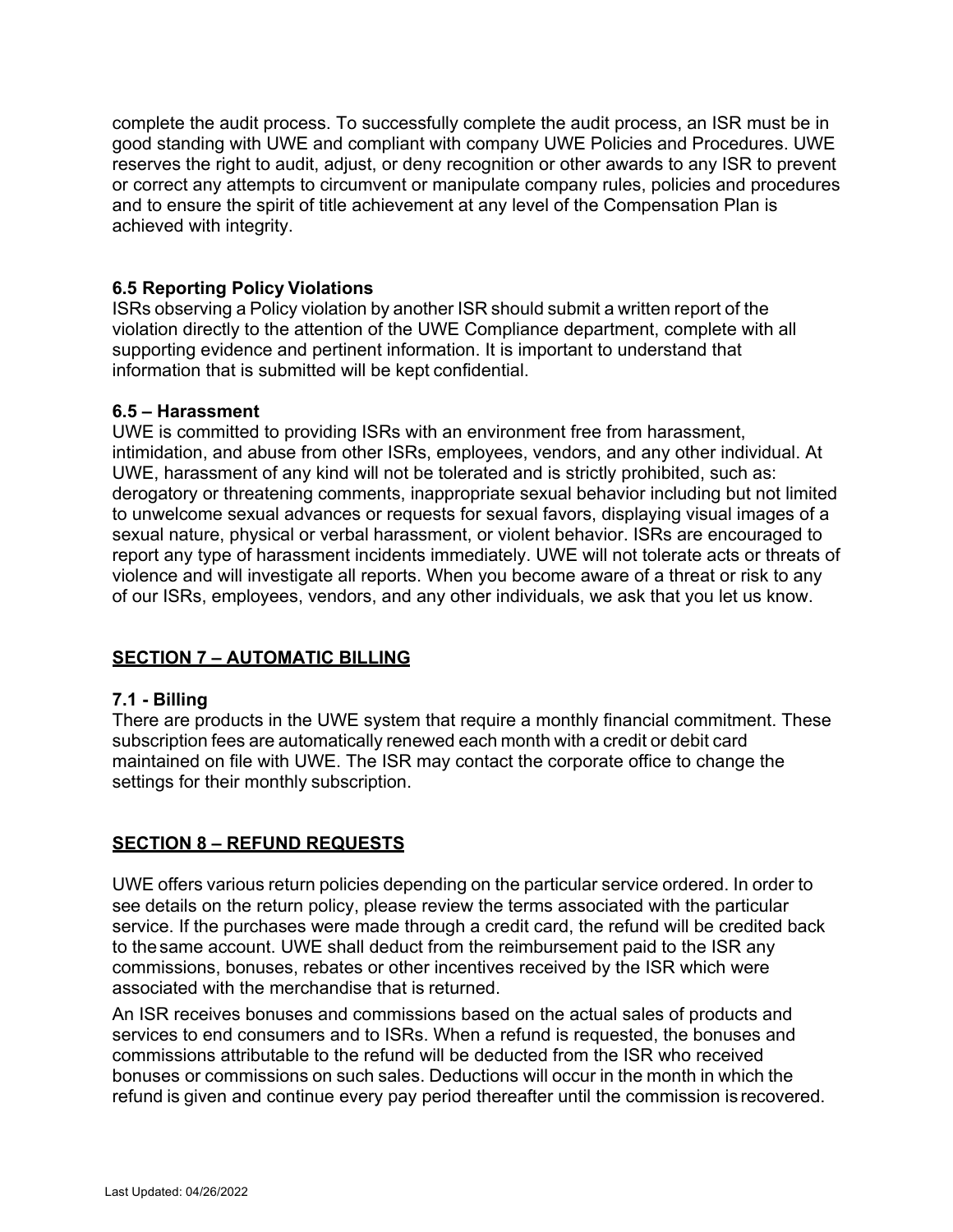In the event that an ISR terminates his or her position, and the amounts of the bonuses or commissions attributable to the refunded services have not yet been fully recovered by UWE, the remainder of the outstanding balance may be offset against any other amounts that may be owed by UWE to the terminated distributor.

#### **SECTION 9 – BONUSES AND COMMISSIONS**

## **9.1 - Bonus and Commission Qualifications**

In order to qualify to receive commissions and bonuses, an ISR must be in good standing and comply with the terms of the Agreement and these Policies and Procedures. An ISR will qualify to receive commissions and bonuses so long as he/she produces one personal membership sale each month or maintains a personal membership in good standing for himself/herself. An ISR is not required to maintain a personal membership but may do so if desired for purposes of this section.

UWE recommends Direct Deposit as the best method of commission payment. If an Agent chooses to receive physical commission and bonus checks, they understand that these checks may be delayed due to regular mail service processes. The Company is not responsible for lost or delayed checks. The minimum amount of payout is \$35. Commissions will be posted to the account of the ISR and held until the minimum amount has been reached.

## **9.2 - Errors or Questions**

If an ISR has questions about or believes any errors have been made regarding commissions, bonuses, Downline Activity Reports, or charges, the ISR must notify UWE in writing within 30 days of the date of the purported error or incident in question. UWE will not be responsible for any errors, omissions, or problems not reported to the Company within 30 days.

## **9.3 - Bonus Buying Prohibited**

Bonus buying is strictly and absolutely prohibited. Bonus buying includes: (a) the enrollment of individuals or entities without the knowledge of and/or execution of an ISR Agreement by such individuals or entities; (b) the fraudulent enrollment of an individual or entity as an ISR or Customer; (c) the enrollment or attempted enrollment of non-existent individuals or entities as ISRs or Customers ("phantoms"); (d) purchasing UWE services on behalf of another ISR or Customer, or under another ISR's or Customer's ID number, to qualify for commissions or bonuses; and/or (f) any other mechanism or artifice to qualify for rank advancement, incentives, prizes, commissions, or bonuses that is not driven by bona fide product or service purchases by end user consumers.

## **9.4 - Reports**

All information provided by UWE, including but not limited to personal sales volume (or any part thereof), and downline sponsoring activity is believed to be accurate and reliable. Nevertheless, due to various factors including but not limited to the inherent possibility of human and mechanical error; the accuracy, completeness, and timeliness of orders; denial of credit card and electronic check payments, an ISR whose ISR Agreement is cancelled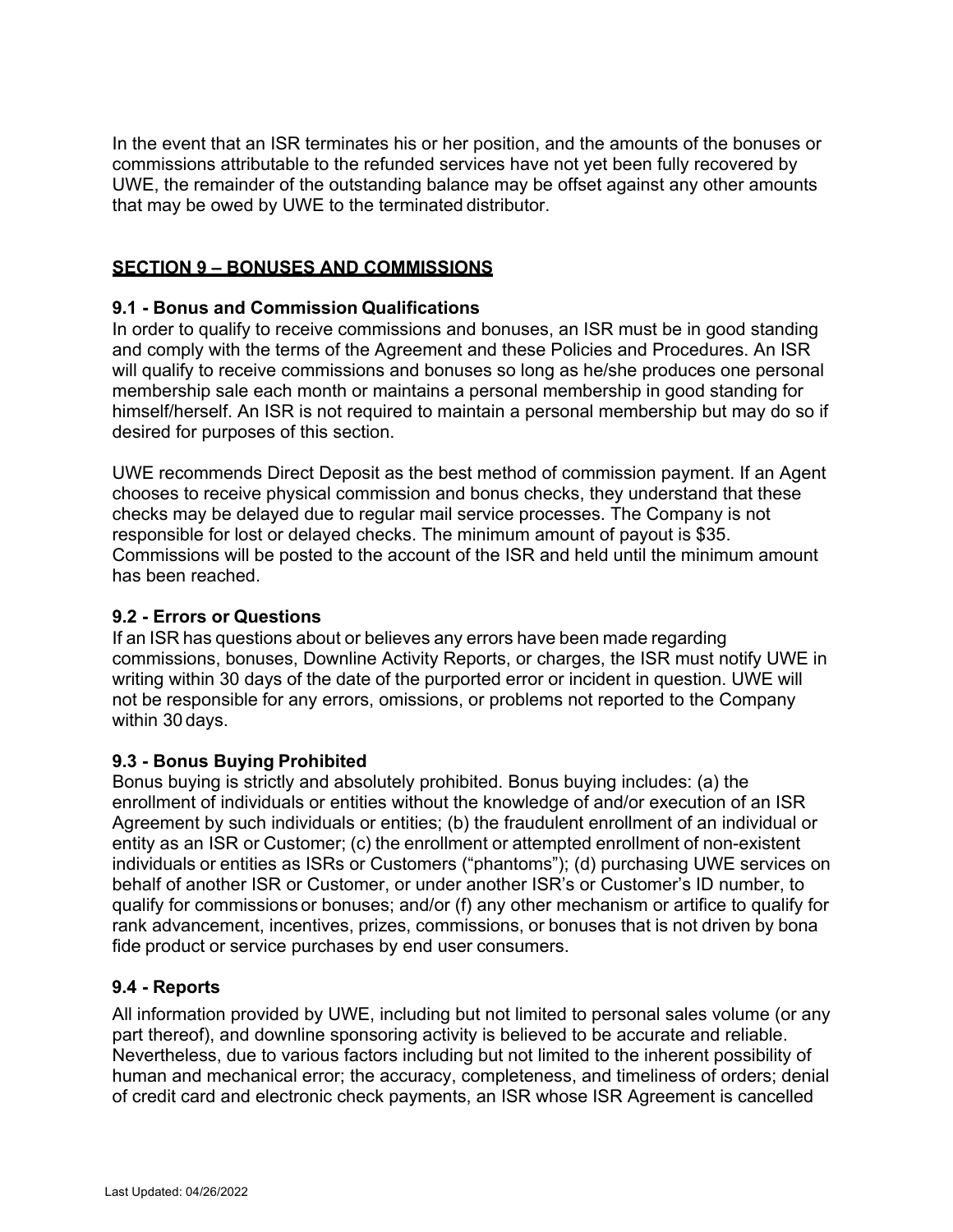shall receive commissions and bonuses only for the last full pay period he or she worked prior to cancellation (less any amounts withheld during an investigation preceding an involuntary cancellation). A UWE participant has a right to cancel at any time, regardless of reason. Cancellation must be submitted in writing to the Company at its principal business address, or via email to UWE.

#### **SECTION 10 – DISPUTE RESOLUTION AND DISCIPLINARY PROCEEDINGS**

## **10.1 - Disciplinary Sanctions**

Violation of the Agreement, these Policies and Procedures, violation of any common law duty, including but not limited to any applicable duty of loyalty, any illegal, fraudulent, deceptive, or unethical business conduct, or any act or omission by an ISR that, in the sole discretion of the Company, may damage its reputation or goodwill (such damaging act or omission need not be related to the ISR's UWE business), may result, at UWE's discretion, in one or more of the following corrective measures:

- Involuntary termination of the offenders ISR Agreement
- Instituting legal proceedings for monetary and/or equitable relief. Each violation is reviewed on a case-by-case basis, and all disciplinary actions are at the sole discretion of UWE
- Suspension of the individual ISR Agreement for one or more pay periods
- Imposition of a fine, which may be withheld from bonus and commission checks
- Any other measure expressly allowed within any provision of the Agreement or which UWE deems practicable to implement and appropriate to equitably resolve injuries caused partially or exclusively by the ISR's policy violation or contractual breach

In addition to the above, depending on the severity of the offense, UWE at their discretion, may also begin disciplinary action steps as shown below:

**1st offense** – agents UWE selling website will be shut down. If the agent attempts to access their website to conduct business, they will receive a message to contact the UWE corporate office compliance department. During that call, the compliance department will let the UWE agent know what violation occurred per the UWE Policies and Procedures Manual. In order for the UWE agents' website to be reactivated they must 1) send an email to the compliance department stating they understand the violation and that the violation will not occur in the future, 2) they must correct the violation, meaning remove a post, take down a video, etc. The agent's website will be changed to an active status only when both items above are complete.

**2nd offense** - the same procedure as above. At the conclusion of the call with the UWE agent and the UWE compliance department, the UWE agent will be informed that if this violation occurs again, that their rights pursuant to the Independent Agent Agreement will be suspended for 60 days. During the suspension, the UWE agent's website will be shut down and thy will no longer collect any commission for sales made in their downline.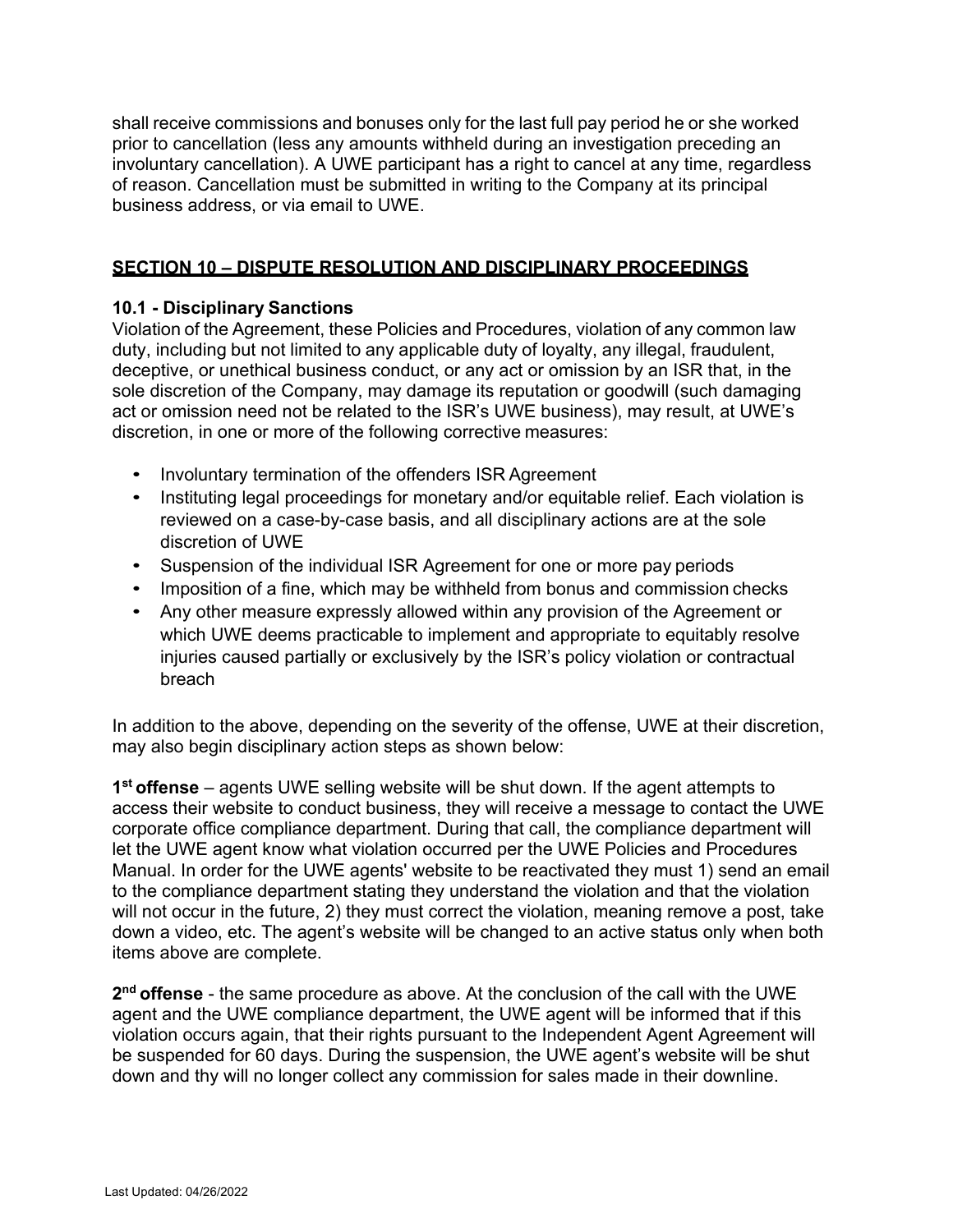#### **3rd offense** – 60-day suspension

**4th offense** – at the conclusion of the 60-day suspension the UWE agent's website will be made active again. They will be able to conduct business and receive commissions. If the UWE agent again violates any section of the UWE Policies and Procedure Manual, the agreement with UWE they will be permanently terminated. There website will be shut down a termination notice mailed to their residence.

#### **10.2 - Mediation**

Prior to instituting arbitration, the parties shall meet in good faith and attempt to resolve any dispute arising from or relating to the Agreement through non-binding mediation. One individual who is mutually acceptable to the parties shall be appointed as mediator. The mediator's fees and costs, as well as the costs of holding and conducting the mediation, shall be divided equally between the parties. Each party shall pay its portion of the anticipated shared fees and costs at least ten (10) days in advance of the mediation. Each party shall pay its own attorneys' fees, costs, and individual expenses associated with conducting and attending the mediation. Mediation shall be held in Farmington Hills, Michigan, and shall last no more than two (2) business days. This agreement to mediate shall survive any termination or expiration of the Agreement.

#### **10.3 - Arbitration**

If mediation is unsuccessful, any controversy or claim arising out of or relating to the Agreement, or the breach thereof, shall be settled by confidential arbitration administered by the American Arbitration Association under its Commercial Arbitration Rules, and judgment on the award rendered by the arbitrator may be entered in any court having jurisdiction thereof. Additionally, you agree not to initiate or participate in any class action proceeding against UWE, whether in a judicial or mediation or arbitration proceeding, and you waive all rights to become a member of any certified class in any lawsuit or proceeding. Furthermore, ISRs waive all rights to trial by jury.

All arbitration proceedings shall be held in Farmington Hills, Michigan. There shall be one arbitrator, an attorney at law, who shall have expertise in business law transactions with a strong preference being an attorney knowledgeable in the direct selling industry, selected from the panel which the American Arbitration Panel provides. Each party to the arbitration shall be responsible for its own costs and expenses of arbitration, including legal and filing fees. The decision of the arbitrator shall be final and binding on the parties and may, if necessary, be reduced to a judgment in any court of competent jurisdiction. This agreement to arbitration shall survive any termination or expiration of the Agreement.

Nothing in these Policies and Procedures shall prevent UWE from applying to and obtaining from any court having jurisdiction a writ of attachment, a temporary injunction, preliminary injunction, permanent injunction, or other relief available to safeguard and protect UWE's interest prior to, during, or following the filing of any arbitration or other proceeding or pending the rendition of a decision or award in connection with any arbitration or otherproceeding.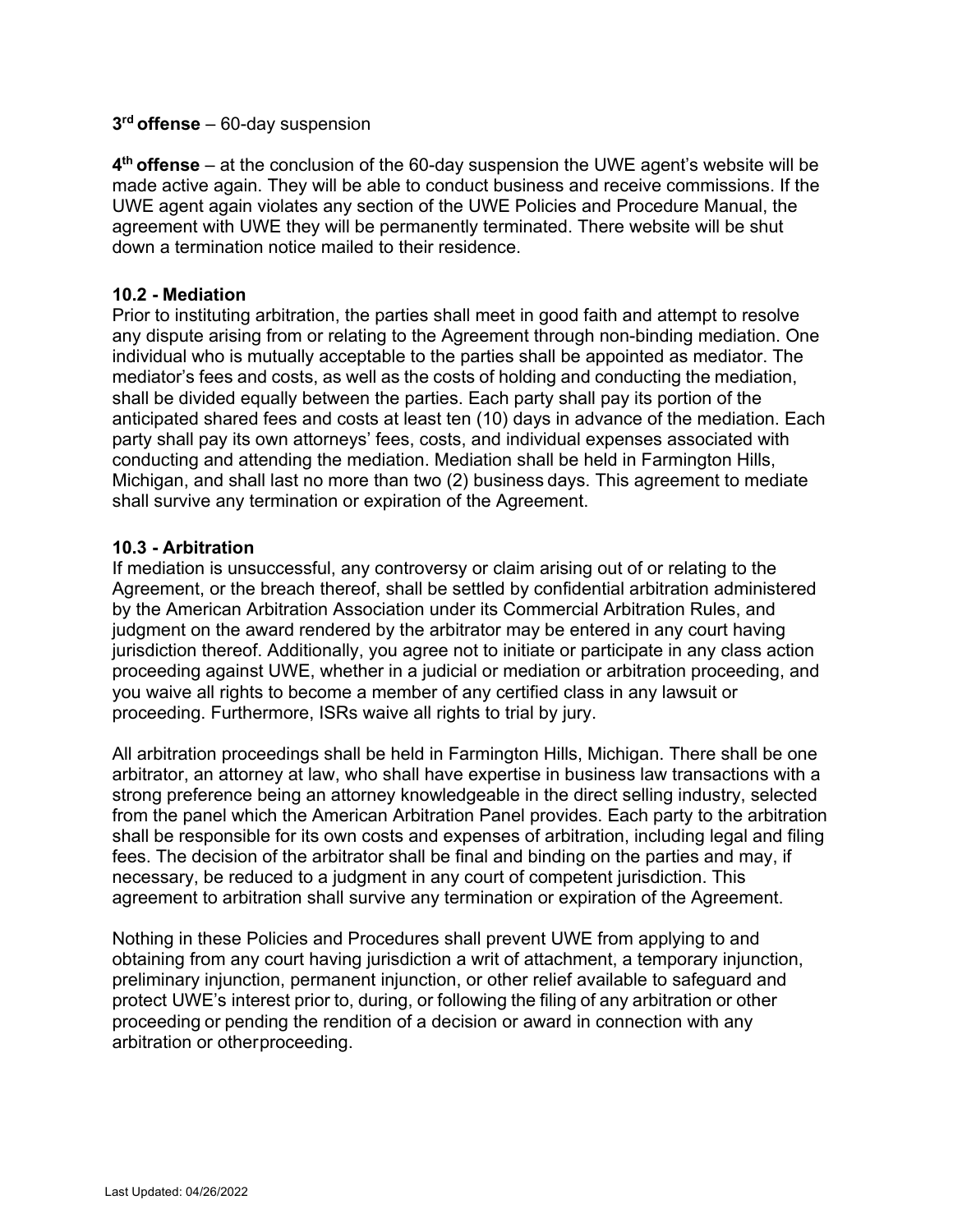## **10.4 – Class Action Waiver**

# **NO CLASS ACTION, OR OTHER REPRESENTATIVE ACTION OR PRIVATE ATTORNEY GENERAL ACTION OR JOINDER OR CONSOLIDATION OF ANY CLAIM WITH A CLAIM OF ANOTHER PERSON OR CLASS OF CLAIMANTS SHALL BE ALLOWABLE.**

#### **10.5 – Damages**

In any case which arises from or relates to the wrongful termination of the Agreement and/or an ISR's UWE business, the Company and ISR agree that damages will be extremely difficult to ascertain. Therefore, the Company and ISRs stipulate that if the involuntary termination of the Agreement and/or loss of the ISR's UWE business is proven and held to be wrongful under any theory of law, the ISR's sole remedy shall be liquidated damages calculated as follows:

- I. For ISRs at the "Paid As" rank of Ambassador or above (with the exception of the calculation found in II below), liquidated damages shall be in the amount of his/her gross compensation that he/she earned pursuant to the UWE Compensation Plan in the twelve (12) months immediately preceding the termination.
- II. For ISRs at the "Paid As" rank of Regional Ambassador and above, liquidated damages shall be in the amount of his/her gross compensation that he/she earned pursuant to the UWE Compensation Plan in the twenty-four (24) months immediately preceding the termination.

In any action arising from or relating to the Agreement, the UWE business, or the relationship between the Company and ISR, both parties waive all claims for incidental and/or consequential damages, even if the other party has been apprised of the likelihood of such damage. The Company and ISR further waive all claims to exemplary and punitive damages.

#### **10.6 - Governing Law, Jurisdiction, and Venue**

Jurisdiction and venue of any matter not subject to arbitration shall reside exclusively in Farmington Hills, Michigan. The Federal Arbitration Act shall govern all matters relating to arbitration. The laws of Michigan shall govern all other matters relating to or arising from the Agreement. Notwithstanding the foregoing, and the arbitration provision in this Agreement, residents of the State of Louisiana shall be entitled to bring an action against UWE in their home forum and pursuant to Louisiana law.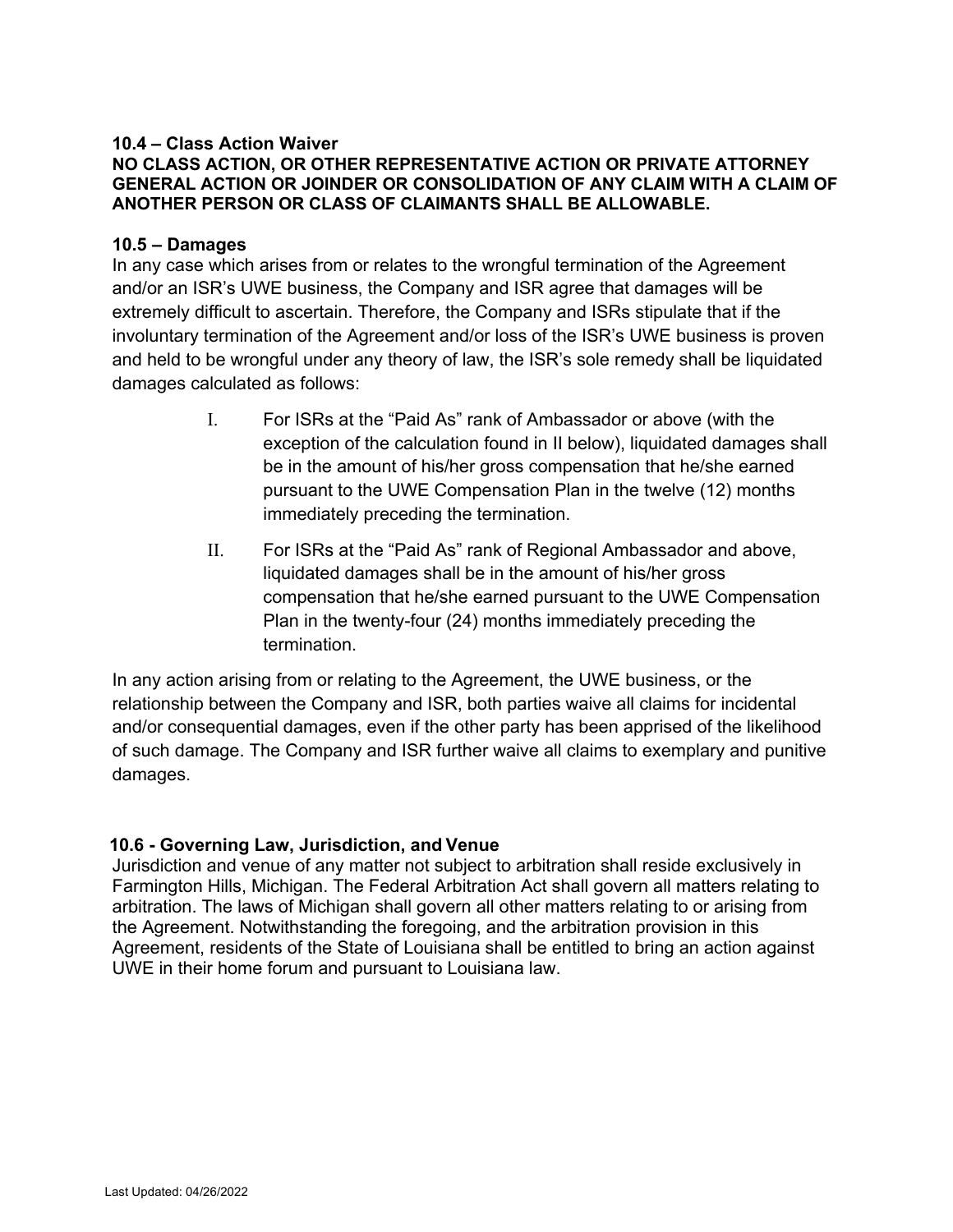# **SECTION 11 – EFFECT OF CANCELLATION**

# **11.1 - Effect of Cancellation and Termination**

So long as an ISR remains active and complies with the terms of the ISR Agreement and these Policies, UWE shall pay commissions to such ISR in accordance with the Compensation Plan. An ISR's bonuses and commissions constitute the entire consideration for the ISR's efforts in generating sales and all activities related to generating sales (including, but not limited to, building a downline organization). Following an ISR's non-continuation of his or her ISR Agreement, cancellation for inactivity, or voluntary or involuntary cancellation (termination) of his or her ISR Agreement (all of these methods are collectively referred to as "Cancellation"), the former ISR shall have no right, title, claim or interest to the downline organization which he or she operated, or any commission or bonus from the sales generated by the organization. ISRs waive any and all rights, including, but not limited to, property rights, in the downline which they may have had. Following an ISR's cancellation of his or her ISR Agreement, the former ISR shall not hold him or herself out as a UWE ISR and shall not have the right to sell UWE products or services. An ISR whose ISR Agreement is cancelled shall receive commissions and bonuses only for the last full pay period he or she worked prior to cancellation (less any amounts withheld during an investigation preceding an involuntary cancellation).

A UWE participant has a right to cancel at any time, regardless of reason. Cancellation must be submitted in writing to the Company at its principal business address, or via email to UWE. The written notice must include the ISR's signature, printed name, address, and ISR ID Number.

## **11.2 - Non-Renewal**

ISRs that fail to pay the renewal fee are considered "Inactive" for purposes of bonus calculations. When ISRs reengage and successfully make sales, the earnings from those sales will be applied towards the renewal fee.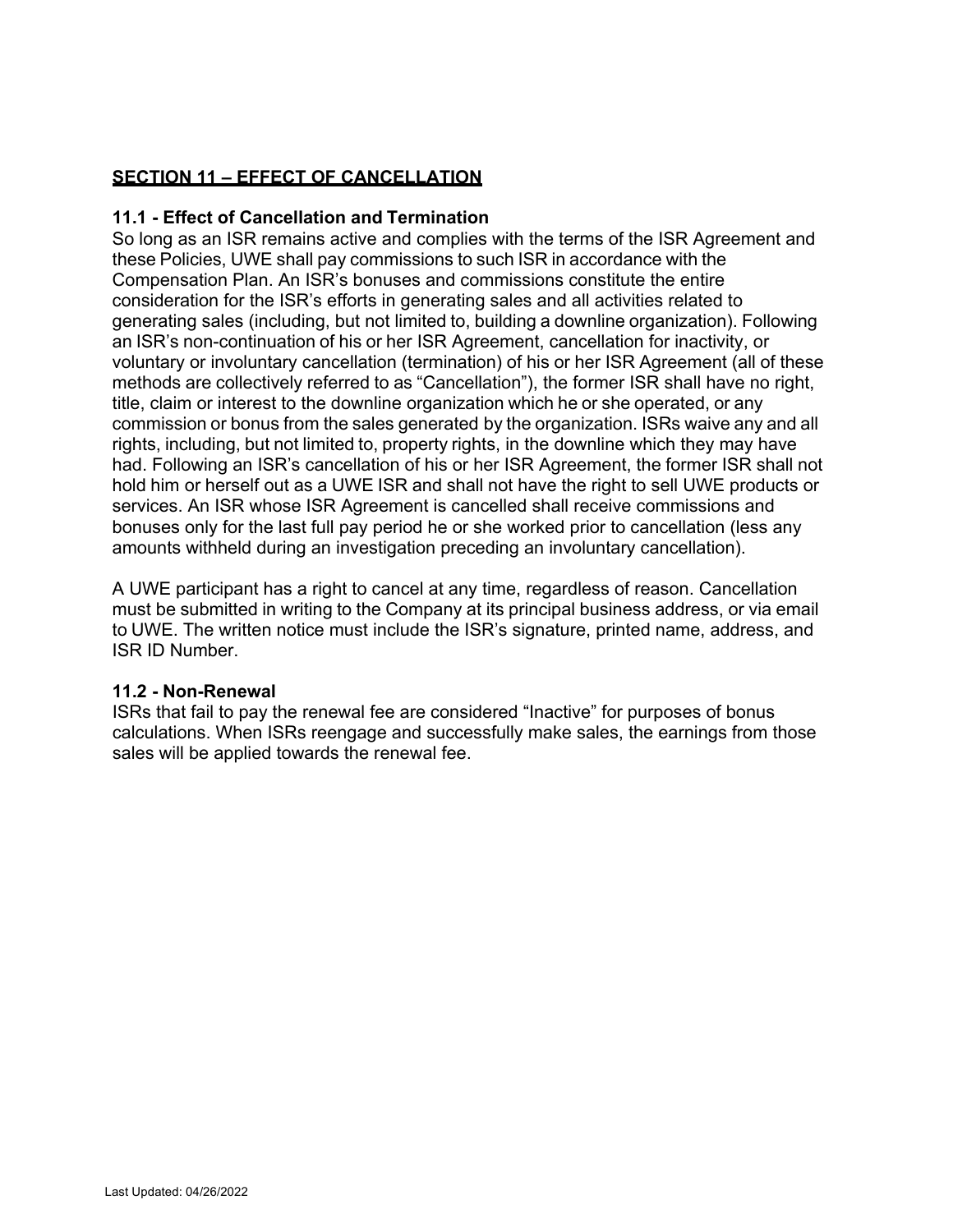# **SECTION 12 – DEFINITIONS**

AGREEMENT: The contract between the Company and each ISR; includes the ISR Agreement, the UWE Policies and Procedures, and the UWE Compensation Plan, all in their current form and as amended by UWE in its sole discretion. These documents are collectively referred to as the "Agreement."

CANCEL: The termination of an ISR's business. Cancellation may be either voluntary, involuntary, or through non-renewal.

COMPENSATION PLAN: The guidelines and referenced literature for describing how ISRs can generate commissions and bonuses.

CUSTOMER: A Customer who purchases UWE's services and does not engage in building a business or selling the service.

ISR: An individual who purchases product, generates sales and business building commissions.

LINE OF SPONSORSHIP (LOS): A report generated by UWE that provides critical data relating to the identities of ISRs, sales information, and enrollment activity of each ISR's organization. This report contains confidential and trade secret information which is proprietary to UWE.

ORGANIZATION: The Customers and ISRs placed below a particular ISR.

OFFICIAL UWE MATERIAL: Literature, audio or video tapes, and other materials developed, printed, published, and distributed by UWE to ISRs.

PLACEMENT: Your position inside your Sponsor's organization.

RECRUIT: For purposes of UWE's Conflict of Interest Policy, the term "Recruit" means the actual or attempted solicitation, enrollment, encouragement, or effort to influence in any other way, either directly, indirectly, or through a third party, another UWE ISR or Customer to enroll or participate in another multilevel marketing, network marketing, or direct sales opportunity.

SPONSOR: An ISR who enrolls a Customer or another ISR into the Company, and is listed as the Sponsor on the ISR Agreement. The act of enrolling others and training them to become ISRs is called "sponsoring."

UPLINE: This term refers to the ISR or ISRs above a particular ISR in a sponsorship line up to the Company. It is the line of sponsors that links any particular ISR to the Company.